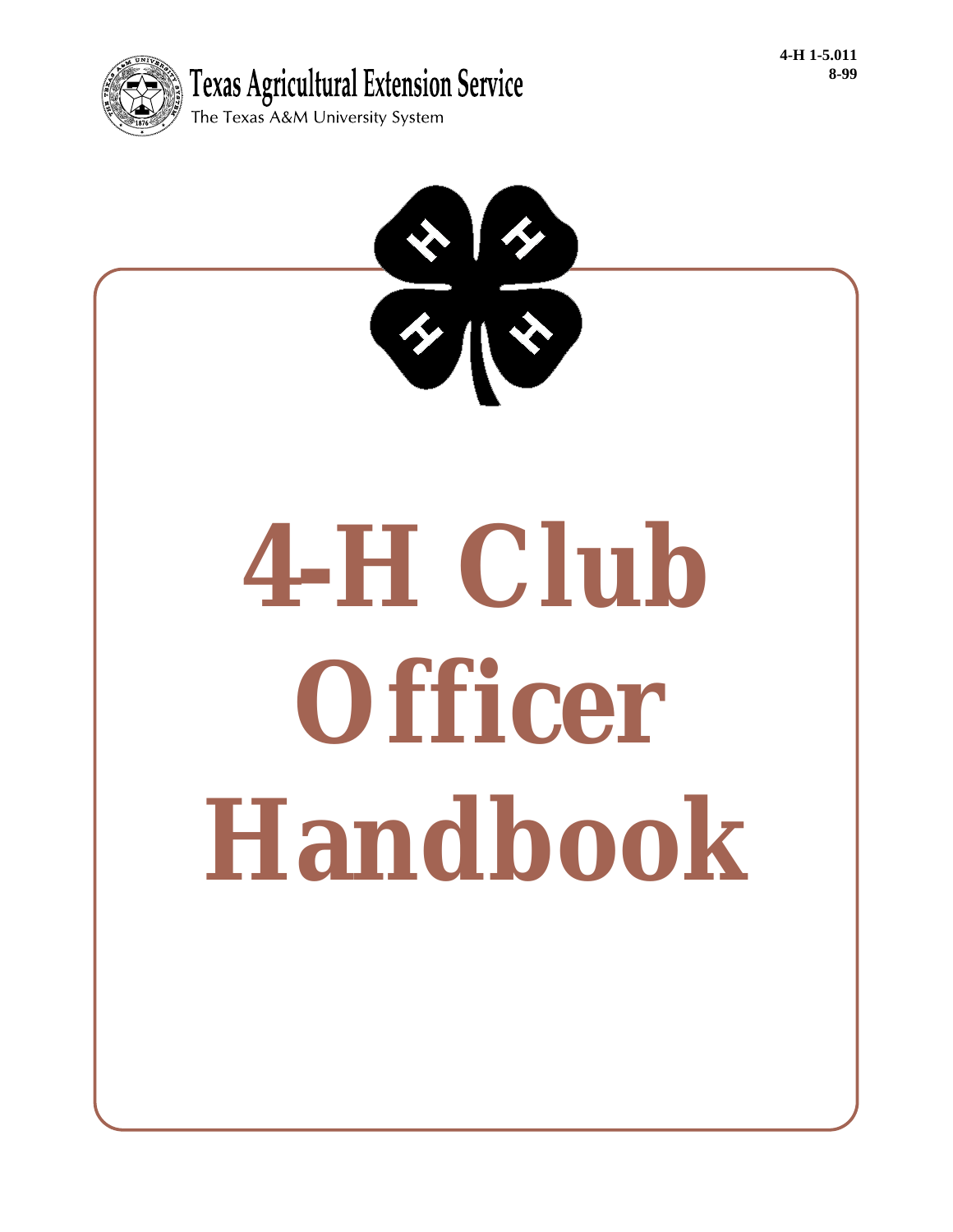## **Message to the 4-H officer:**

Congratulations! You have been selected by your fellow 4-H'ers to lead them through a successful year in 4-H.

I bet you are very happy but a little afraid that you won't know exactly what to do. Well, to help you do your very best as an efficient 4-H club officer, I suggest that you study this book very carefully. Before your next 4-H club meeting, please read the information listed below. This will help you understand what is expected as an officer and give you some tips for doing the best job possible. Because only the officers receive this book, you may want to share this information with others.

## **Best wishes for a successful year!**

Martha Couch Assistant Director for 4-H and Youth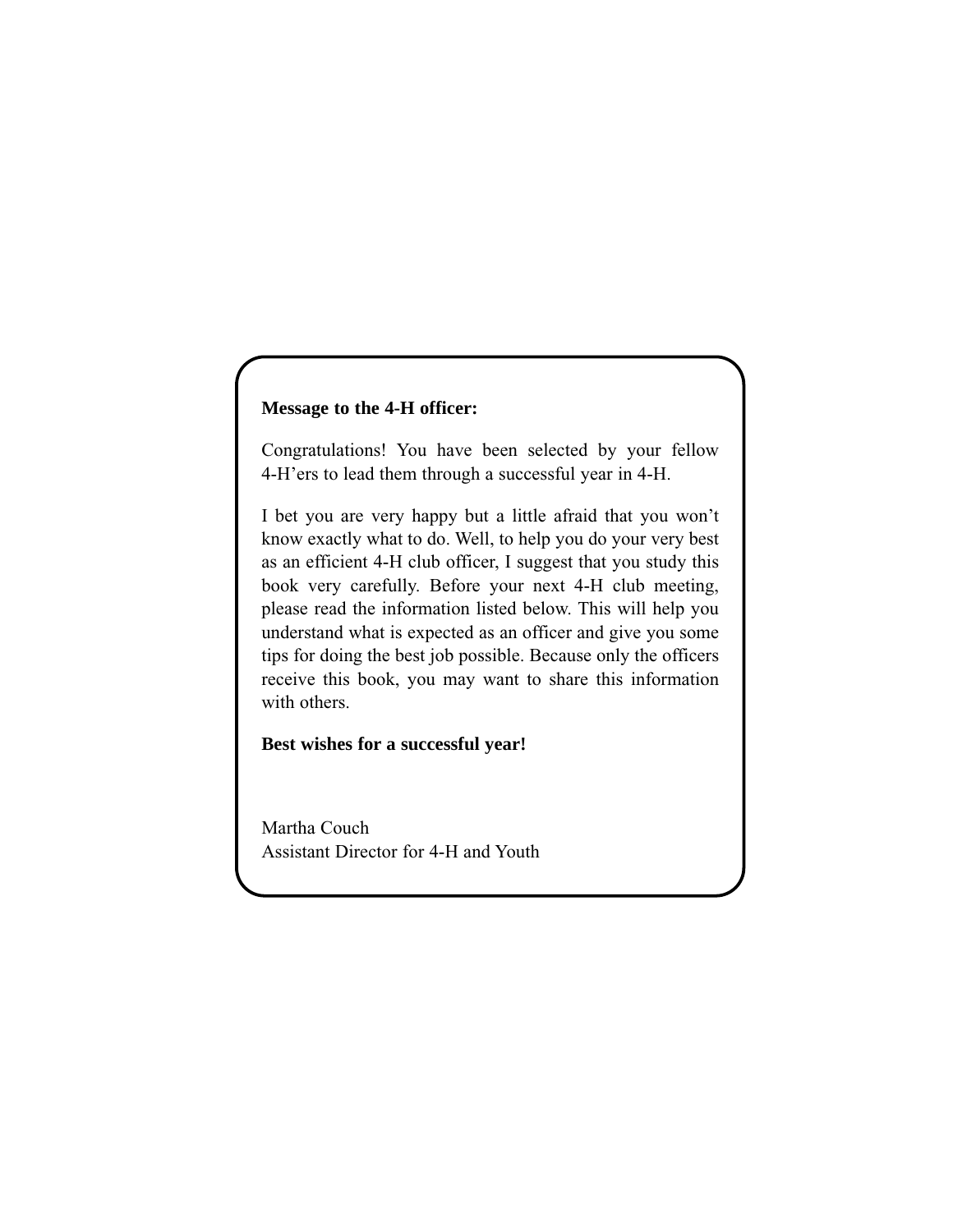# 4-H Club Officer Handbook

| $4-H$ Club.                                                                                                                                                                                                                    |  |
|--------------------------------------------------------------------------------------------------------------------------------------------------------------------------------------------------------------------------------|--|
|                                                                                                                                                                                                                                |  |
|                                                                                                                                                                                                                                |  |
| Extension Office Telephone Number: Letters and the set of the set of the set of the set of the set of the set of the set of the set of the set of the set of the set of the set of the set of the set of the set of the set of |  |
|                                                                                                                                                                                                                                |  |
| <b>Local 4-H Officers</b>                                                                                                                                                                                                      |  |
| President:                                                                                                                                                                                                                     |  |
|                                                                                                                                                                                                                                |  |
|                                                                                                                                                                                                                                |  |
|                                                                                                                                                                                                                                |  |
|                                                                                                                                                                                                                                |  |
|                                                                                                                                                                                                                                |  |
|                                                                                                                                                                                                                                |  |
|                                                                                                                                                                                                                                |  |
|                                                                                                                                                                                                                                |  |
| Address and phone number:                                                                                                                                                                                                      |  |
| Name and address of the newspaper where the 4-H reporter sends news:                                                                                                                                                           |  |
|                                                                                                                                                                                                                                |  |
|                                                                                                                                                                                                                                |  |
|                                                                                                                                                                                                                                |  |
|                                                                                                                                                                                                                                |  |

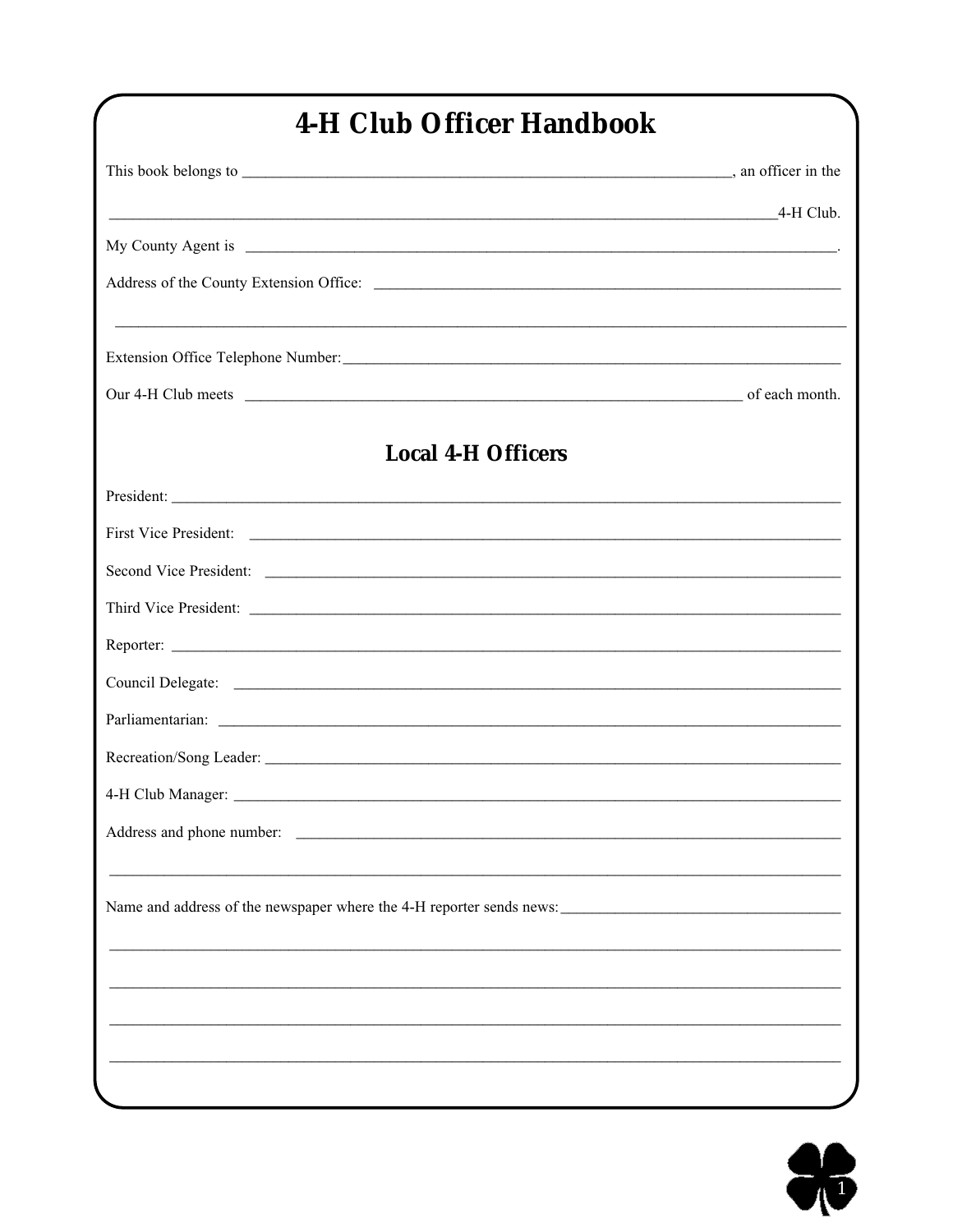## **4-H Club Officer Handbook**

## **President**

### *Duties*

- With assistance from the club manager, arrange for a meeting place.
- Remind and encourage each person on the program to be prepared.
- Preside at all club meetings.
- Remember that good club meetings include four basic ingredients and plan for them.
	- 1. **Inspiration** (5 to 10 minutes) Motto, pledge, songs, etc.
	- 2. **Business** (15 minutes) Roll call, minutes, committee reports, etc.
	- 3. **Program** (15 to 20 minutes) Talks, demonstrations, etc.
	- 4. **Recreation** (30 minutes) Games, refreshments, etc.
- Appoint committees as needed.
- Use basic parliamentary procedure steps as a tool to conduct effective, orderly meetings. Refer to the section on Parliamentarian (page 16) for details about elections and making motions.
- Coordinate the activities of officers, leaders and committees to ensure maximum member involvement in all club activities.
- Serve, as is done in many counties, as one of the two club delegates to county 4-H Council. (If this is true in your county, refer to the section on Council Delegate, page 12.)
- Serve on a program committee or nominating committee (optional).

### *When You Preside*

Your success when you preside depends upon your ability, not merely to maintain order, but also to guide the meeting so that it moves progressively toward its goal. The meetings you preside over may be formal business meetings, a combination business and program meeting, banquets or very informal committee meetings. Procedures to follow depend on the kind of meeting, but the methods of effective leadership apply in all meetings.

You should help the members feel at ease, encourage them to take part in the discussion and stimulate their interest in the topic that is being discussed. You can inspire order through the way you conduct the meeting.

In one way or another, meetings should be used to carry out the purpose of the organization. You should know the purposes, functions and policies of the organization and conduct the meetings accordingly.

## *Prepare Yourself*

You can preside more efficiently if you have made thorough preparations before the meeting.

As president, you need to prepare an agenda (similar to the sample on page 20) that lists the parts of the program, the amount of time needed and the persons responsible for each section. Check your yearbook or planning sheet for the whole year to carry through with those plans already made. Review the minutes of the club meetings to deal with the club's decisions and to take care of unfinished business.





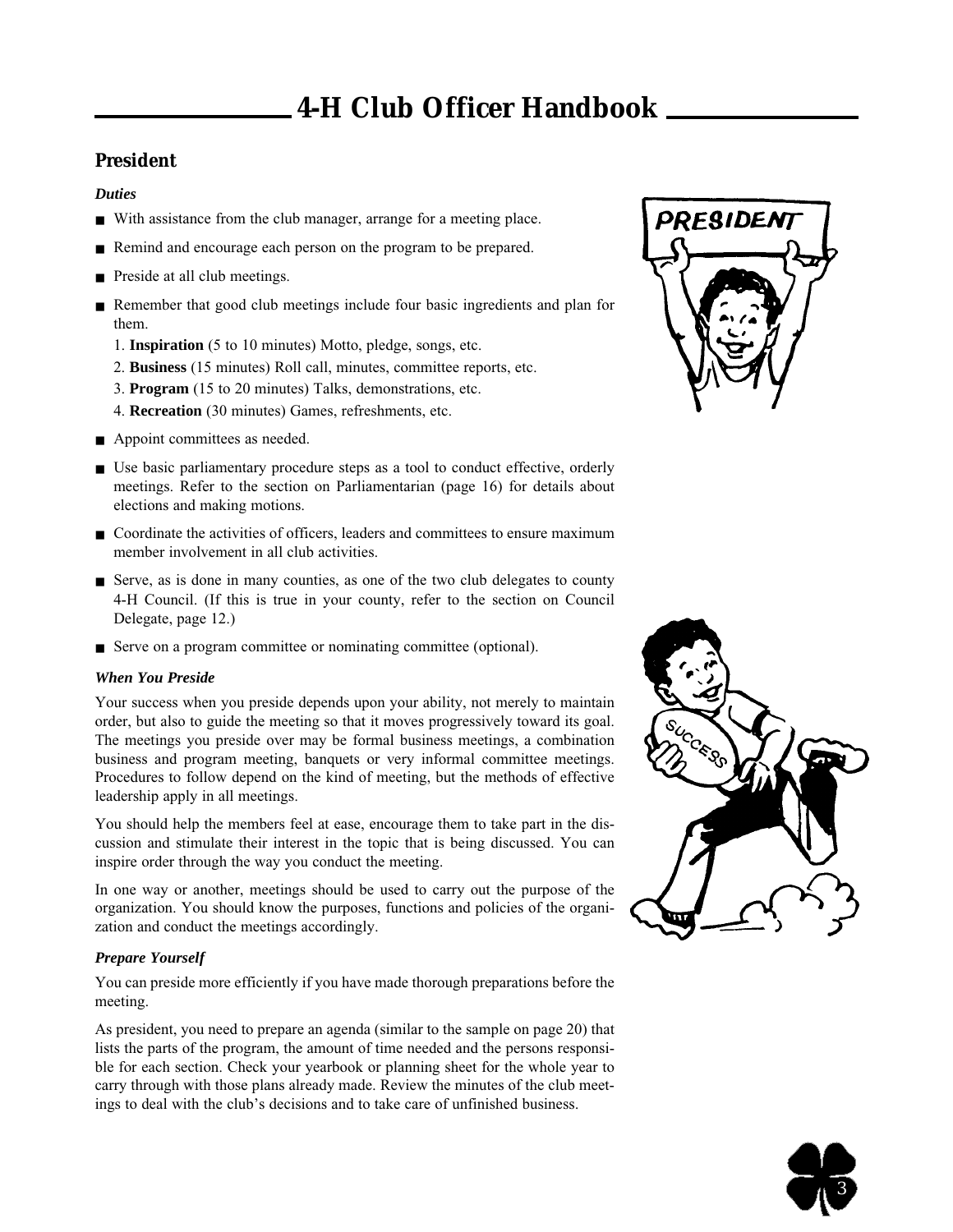All persons on the program should know well in advance what is expected of them.

The members of the audience need to know what to expect in the meeting. You may communicate with them through announcements at previous meetings, newsletters, telephone or the media.

Arrive early to see that everything is in order and to make any necessary last-minute arrangements. Decide where the program participants will sit. If you are to use a microphone, you may want to practice.

#### *Preside Effectively*

If you have made careful preparations, you should feel confident and sure of yourself. Dress comfortably and attractively. When on stage, sit so you make a pleasing, confident appearance. Have your agenda and other papers and articles arranged neatly so that you can find them as you need them.

These suggestions could help you.

- ✓ Greet the people who are on the program and show them where to sit.
- $\checkmark$  Begin the meeting on time!
- ✓ Speak with enthusiasm and sincerity. Talk a little louder (unless you are using a microphone).
- ✓ Be yourself! Be natural and at ease. Your group will sense your confidence and become relaxed. The preparations you make before the meeting will help you preside effectively.

The formal business meeting is a democratic process. You should help this process function so that the members of the organization can think through their problems, arrive at decisions and take formal action in terms of these decisions.

If there is to be a long business session, the program could be arranged so that the speakers arrive after the business session, or allow the speakers to present their programs first.

You have control of the entire meeting. You may ask certain people to have parts on the program, but do not "turn the meeting over to" other persons. Persons who have parts on the program should be presented or introduced.

As each person on the program finishes, thank him graciously.

Announcements are made just before adjournment.

The closing of the meeting is definite so that members have no doubt as to what they may do. It is discourteous to rise or talk before the president announces that the meeting is adjourned.

#### *Suggestions For 4-H Club Presidents*

- ✓ Designate someone to act as secretary if the secretary is absent.
- $\checkmark$  Be gracious and tactful. Know the purpose of the organization.
- ✓ Do most of your work outside the meeting over which you preside.
- $\checkmark$  Be impartial when recognizing members who want to speak.
- $\angle$  Be impartial when appointing committee members.

| <b>AGENDA</b> | <b>NOTES</b> |
|---------------|--------------|

4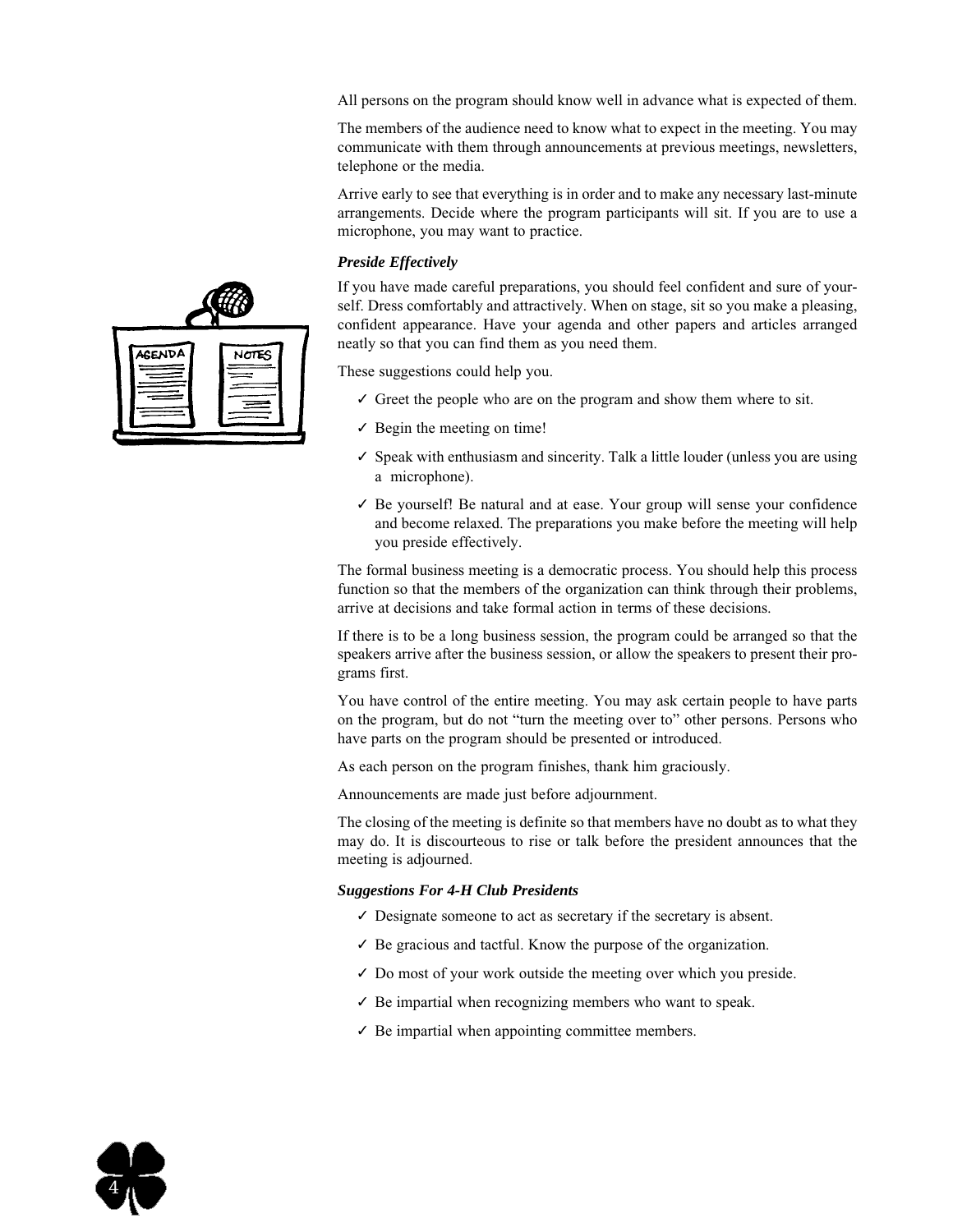# **Sample Meeting Format**

Rise, wait for attention and say something such as, "The meeting will please come to order." If the members fail to see that you are standing, you may tap on the table to get their attention.

The members take their seats and come to order immediately.

The opening ceremony is presented.

Ask for the roll call and state the way it is to be answered. (Roll call ideas are in the 4-H Program Planning Guide.) You may say something like this: "The secretary will please call the roll. Will each of you answer with (present, here)?"

The secretary sits to call the roll and records the members present.

Club members are prepared for roll call and answer promptly.

Following the roll call, ask for the reading of the minutes by saying, "The secretary will please read the minutes of our last meeting."

The secretary stands, faces the club, and reads the minutes clearly and distinctly. After the secretary sits down, you ask, "Are there any corrections or additions to the minutes?"

Pause long enough for the members to state corrections. The members are responsible for making revisions.

If there are no changes, you say, "The minutes stand approved as read."

A member may correct the minutes as to accuracy but not as to the way they are stated.

The secretary writes corrections in the left margin of the page on which the minutes are written. Therefore, a wide margin for this purpose should be allowed when preparing the minutes.

After corrections or revisions are made, you say, "The minutes stand approved as corrected," and sign the minutes to show that they are the official record of the club.

Call for a treasurer's report. After giving the report, the treasurer moves that the report be approved. Ask for discussion. Then the treasurer's report is voted on for approval or disapproval.

Make certain that all important business is attended to before the meeting is closed.

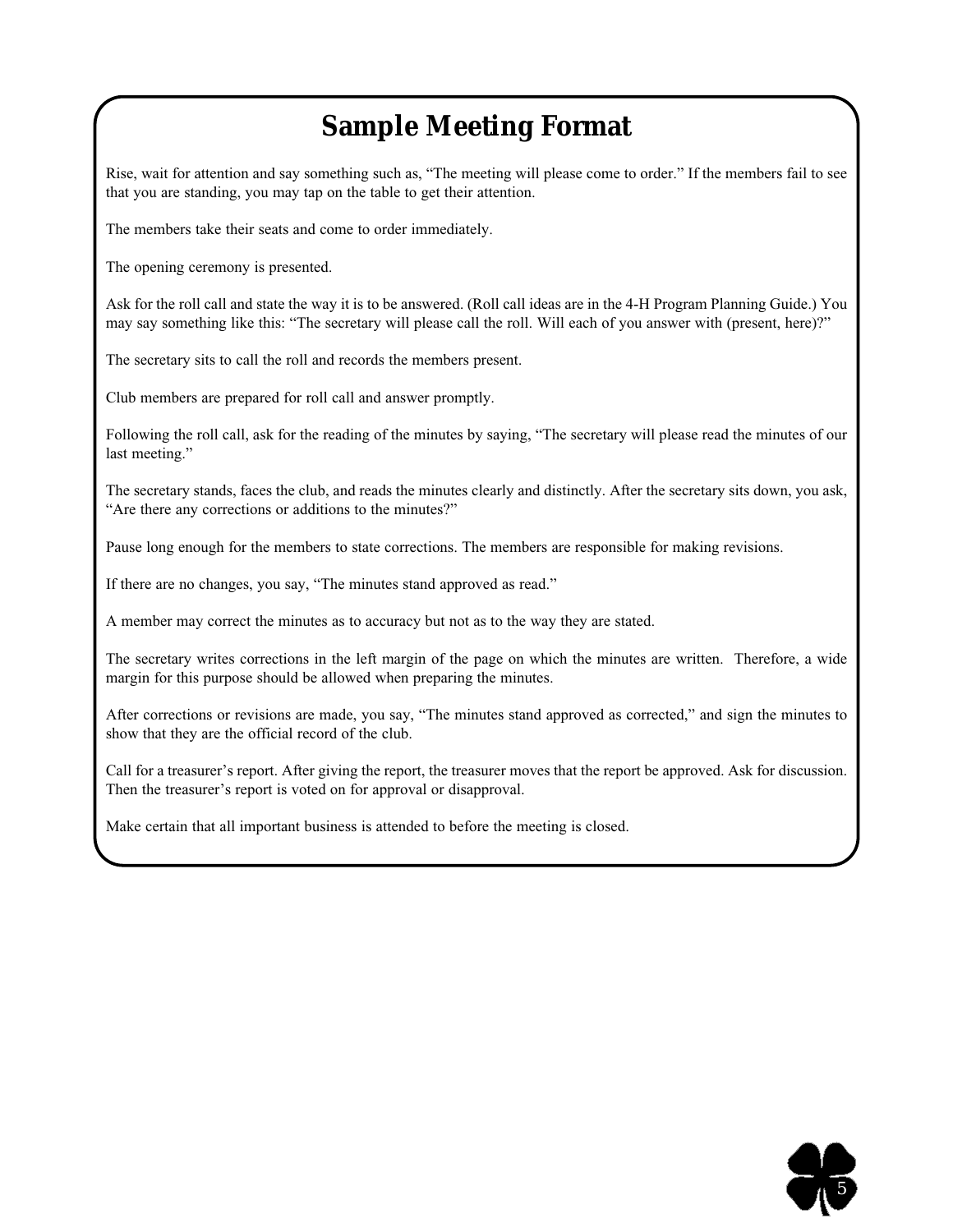

## **First Vice President**

### *Duties*

- Preside at meetings in the absence of the president.
- Serve as president if the president leaves the club or resigns his office. (Refer to the section on President, page 3)
- Serve, in some counties, as one of the delegates to the county 4-H Council. (If this is true in your county, refer to the section on Council Delegate, page 12)
- Serve as Program Committee chairman. (Refer to 4-H Club Program Planning Workbook for more details and program planning hints.) It is the chairman's responsibility to work with the Program Committee to plan the educational programs for the club at least 3 months in advance; and assign club members to invite, host and introduce speakers.

When arranging for a speaker, invite him/her in advance so he/she will have time to prepare. Discuss with him what he will talk about and how much time will be allowed. Ask the title of the talk. Provide some information about the audience the number to be present, background, interests, ages, and other facts that will help him fit his remarks to the listeners. Give the date, time and place of the meeting, directions on how to get there, and who will meet and introduce him. Tell him about the meeting room and available facilities. Confirm your invitation and acceptance by letter. A few days before the meeting, talk with him again to relay any additional information you have and see if he has any questions.

You or an appointed member should be host to the speaker both before and after the meeting. Introduce the speaker in a simple and direct way, and give some information that will arouse the interest of the audience in what the speaker has to say.

## **Second Vice President**

## *Duties*

- Assist the president and first vice president.
- Preside at meetings in the absence of the President and First Vice President.
- Serve as chairman of the Recreation Committee.
- With the Recreation Committee, plan the recreation and refreshments for each club meeting and plan special social events of the club. If your club has a song leader, plan recreation to include the song leader.

Here are some specific guidelines for you and your committee.

- $\checkmark$  Plan more games for your program than you think you will need.
- ✓ Include games of various types—opening mixers, quiet and active group games, relays, mental teasers and rhythmic activities.
- ✓ Alternate quiet and active games; work from the known to the unknown and from the easy to the difficult.
- ✓ Prepare some activity, such as puzzles and get-acquainted games, that club members can begin as soon as they arrive at a social meeting.
- ✓ Adapt the planned program to the group in attendance. If any game does not go as it should, quickly change to another.
- $\checkmark$  Arrange a signal for attention and be sure that directions for games are clearly understood before beginning. Do not try to talk above the noise of the crowd.

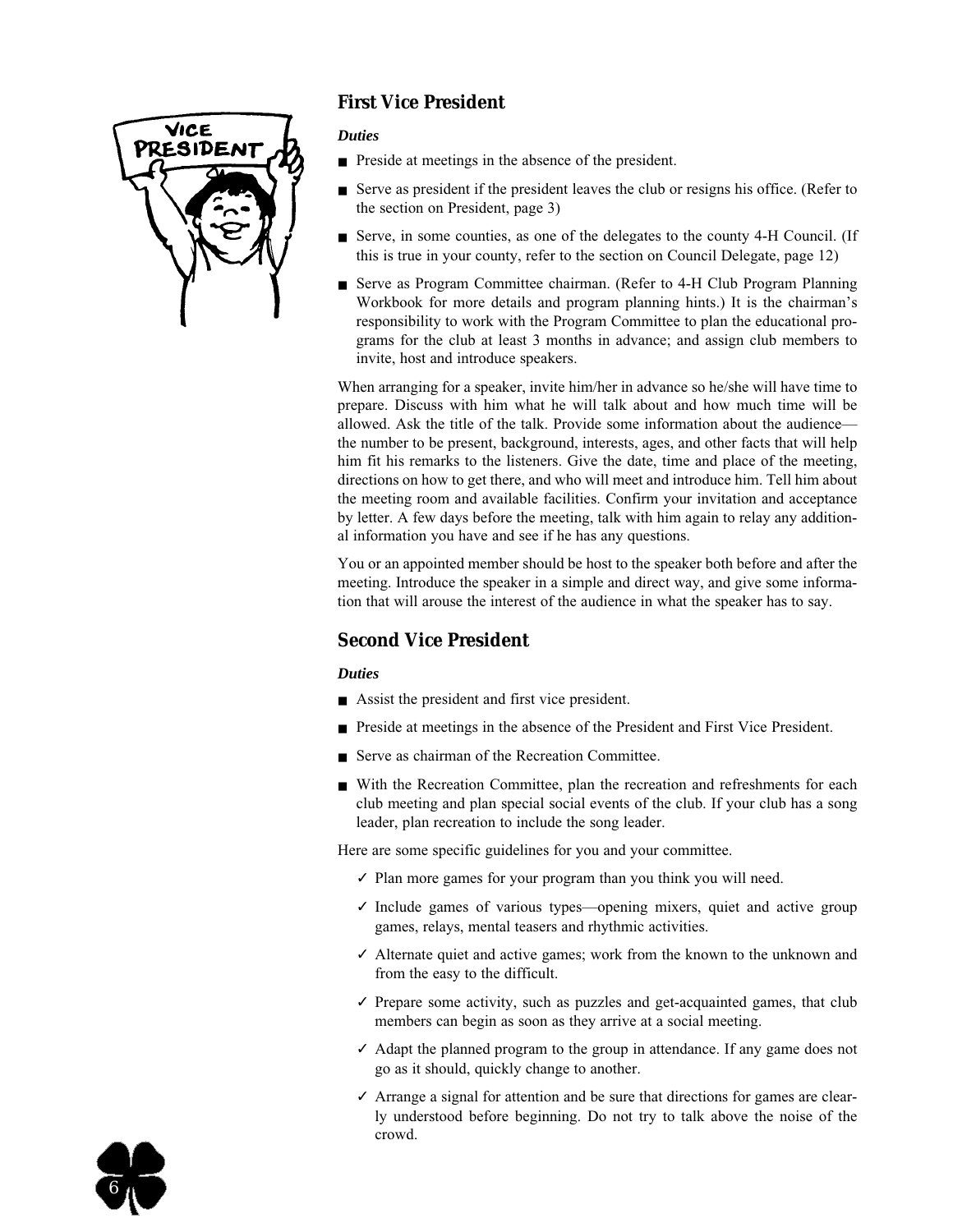- ✓ Get the players into positions before giving detailed instructions. In rhythmic games, walk the group through each movement as the directions are given. Teach the words of singing games before action is started.
- $\checkmark$  Proceed on the assumption that all persons present will play. If some hesitate, tactfully interest them by finding a special need for their participation.
- ✓ Remember that the leader should have: a thorough knowledge of the games; pleasing power of control over the group; enthusiasm; alertness to the reactions of players; patience; and self-confidence.
- ✓ Attempt to keep fair play, sportsmanship and playing for fun foremost in all game activities.
- $\checkmark$  Get into the game yourself whenever possible.
- $\checkmark$  Time the program wisely. Stop when the interest is high.
- ✓ Ask your 4-H leader for a copy of the Texas 4-H Recreation Handbook.
- $\angle$  A balanced program of recreational activities will increase the interest in 4-H club work. It will allow leisure-time practices that enrich life and enable boys and girls to develop. Choice of activities should depend upon the interest and abilities of the club members as well as upon the accessibility of leadership.

## **Third Vice President**

#### *Duties*

- Assist the president and vice presidents.
- Preside at meetings in the absence of the president and vice presidents.
- Serve as chairman of the Membership Committee.
- Working with the members of the Membership Committee, enroll and re-enroll members into the club.
- Conduct a promotion and new member recruitment campaign for your club. Work with your club manager and county Extension agent to set up a display or exhibit on opportunities in 4-H in a shopping center, school or other public place at different times of the year.

You and your committee members can personally invite other youth and their parents to 4-H meetings and activities. Host them and introduce them to other 4-H members and their families. Some places where you can meet other youth and invite them to visit your club include school, church, shopping places and going door-todoor meeting neighbors.

Once you have new members enrolled in your club, make sure they feel welcome and introduce them to the other members. Help them learn the 4-H motto, pledge and prayer, and check with them occasionally to see if they have any questions.

## **Secretary**

### *Duties*

- Keep the Secretary's Guide (4-H Club Secretary's Record Book, 4-H 1-5.012).
- Call the roll and check attendance.
- Read the minutes of the last meeting.
- Keep complete and accurate minutes of all meetings.



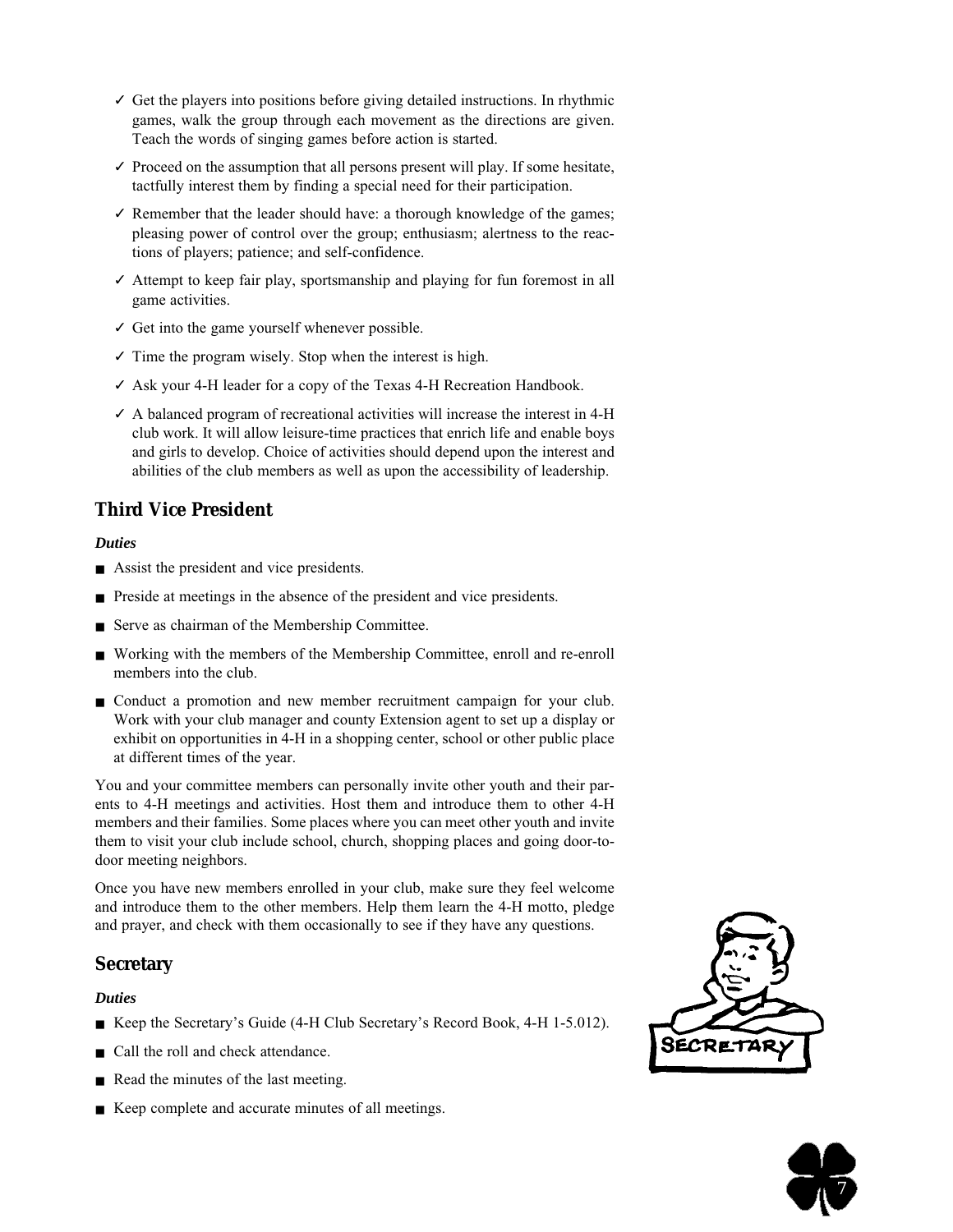- Read letters of information or any other correspondence to the club.
- Write letters for the club.
- Serve, as is common in many clubs, as treasurer. (If this is true in your club, refer to the section on the duties of the Treasurer, page 10.)

## **Writing, Reading and Approving the Minutes**

As secretary, write the minutes in a standard form. Take only the notes that are necessary for writing the minutes. Ask members to give you a copy of reports and long, complicated motions they make. You should make notes of what was done, motions made, who made them and what happened to the motions. Include the following in the minutes:

- $\checkmark$  name of the club
- ✓ kind of meeting—regular or called
- $\checkmark$  date and place
- $\checkmark$  who presided and who was secretary
- ✓ whether the minutes were read and approved
- ✓ a brief summary of reports and announcements
- $\checkmark$  all motions that were made with the full name of the person who made them (tell what was done with each motion).

The secretary and president should sign the minutes after they are approved. If you cannot attend a meeting, send your copy of 4-H 1-5.012, Texas 4-H Club Secretary's Record Book, to the club president, who will appoint someone to serve for that meeting. The substitute will write the minutes in the Secretary's Guide and sign them with the title "secretary pro tem."



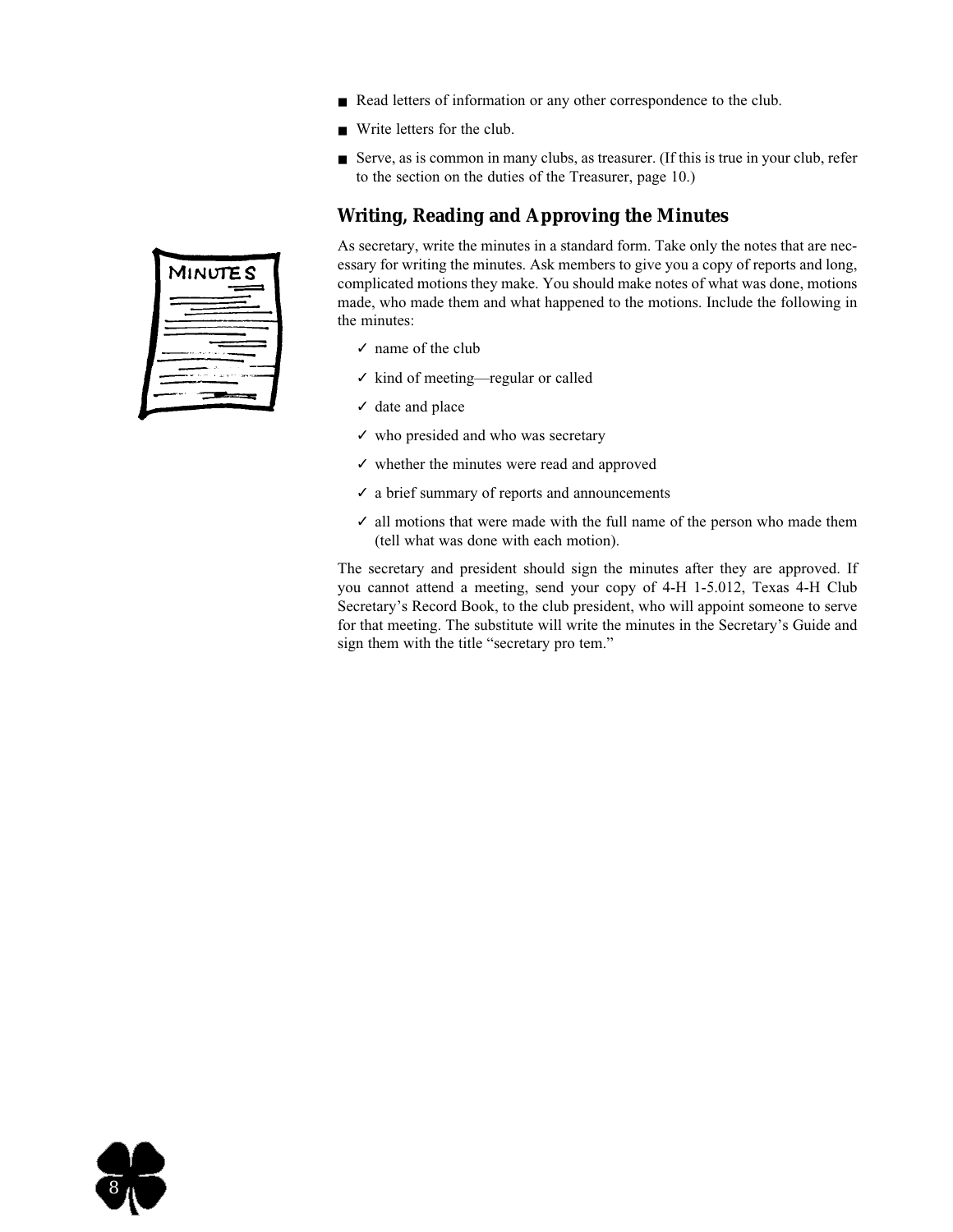# **Sample Minutes**

The regular meeting of the Highland 4-H Club was held at the Community Center on September 23, 1999. The president called the meeting to order at 4:00 p.m.

The recreation leader, Ruth Smith, led the members as they repeated the 4-H motto and pledge. Gladys Stephens led the pledge to the flag and the inspiration.

Twelve members were present. County Extension Agent May Jones and Mrs. Carl Rogers were visitors.

The secretary read the minutes of the August 21 meeting. They were approved as corrected. Ruth Smith pointed out that the secretary had recorded the date of the last meeting incorrectly.

The treasurer reported a balance in the bank of \$36.75 with all bills paid.

Jason Humphrey, chairman of the recreation committee, reported that the committee recommended that the club have a family party in October and that \$10.00 be allowed for expenses. The committee recommended that the president appoint special committees on decorations and refreshments. The recreation committee will plan the games. She moved the adoption of her report. Motion carried. The president appointed Mark Walker, chairman, Jeannie Rogers and Rose Garza to the decoration committee, and Matt Adams, chairman, Stanley Smith and Becky Gonzales to the refreshment committee.

DeeAnn Mitchell moved that the club change its meeting hour to 4:30 p.m. Motion carried.

The president announced that the next club meeting would be on October 25.

Jeannie Rogers moved to adjourn. Motion carried. The meeting adjourned for a refreshment period.

Sarah Adams, Secretary

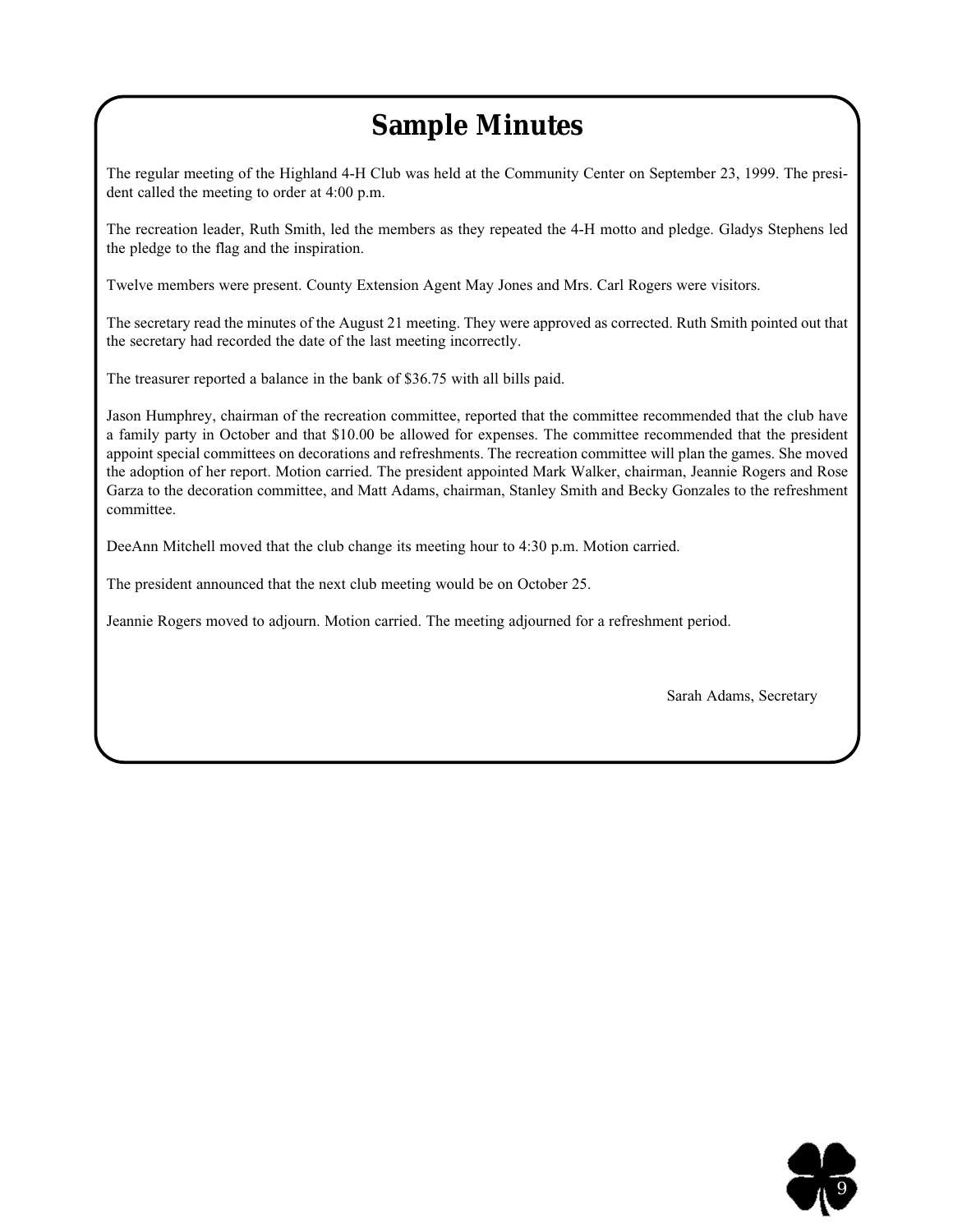## **Treasurer**



#### *Duties*

- Keep accurate, up-to-date records of all receipts and expenditures of club funds and the balance on hand in the club treasury (refer to the 4-H Treasurer's Record Book, 4-H 1-5.013).
- Pay bills as approved by the club.
- Give reports of club's financial condition at each meeting or as requested by the president.
- Arrange for money to be kept safely.

| <b>Sample Record Form</b> |                                                                    |                           |                 |                |
|---------------------------|--------------------------------------------------------------------|---------------------------|-----------------|----------------|
| Date                      | Item                                                               | <b>Income</b>             | <b>Expenses</b> | <b>Balance</b> |
| Jan. 1                    | Balance                                                            |                           |                 | 24.65          |
| Jan. 5                    | John Smith Garage Sale                                             | 30.60                     |                 | 55.25          |
| Jan. $6$                  | Town & Country<br>Printshop (Yearbook)                             |                           | 20.00           | 35.25          |
| Jan. $7$                  | Postage                                                            |                           | 2.00            | 33.25          |
|                           |                                                                    | <b>Treasurer's Report</b> |                 |                |
|                           | The balance on January 1 was                                       |                           | \$24.65         |                |
|                           | Income Received                                                    |                           | 30.60           |                |
|                           | Expenditures Included: \$20.00<br>for Yearbook; \$2.00 for Postage |                           |                 |                |
|                           | <b>Total</b>                                                       |                           | 22.00           |                |
|                           | Balance on hand on February 1                                      |                           | \$33.25         |                |



10

## **Reporter**

### *Duties*

- Submit interesting reports and pictures of club activities, members and leaders to local newspapers, radio and television stations.
- Become familiar with the "how's" of news writing. You don't have to be an expert, but some helpful hints are included in this section.
- Report club news to the county Extension office to be included in the county 4-H newsletter (if your county has one).

## *Tips for 4-H Club Reporters*

What is news? News is a report of something literally new. News must be timely immediate or near the present, the first reason for a news story. Without timeliness, a news story is either history or prediction. News must be close physically and/or psychologically close to the audience and point of publication or broadcast. Editors prefer local or personal news.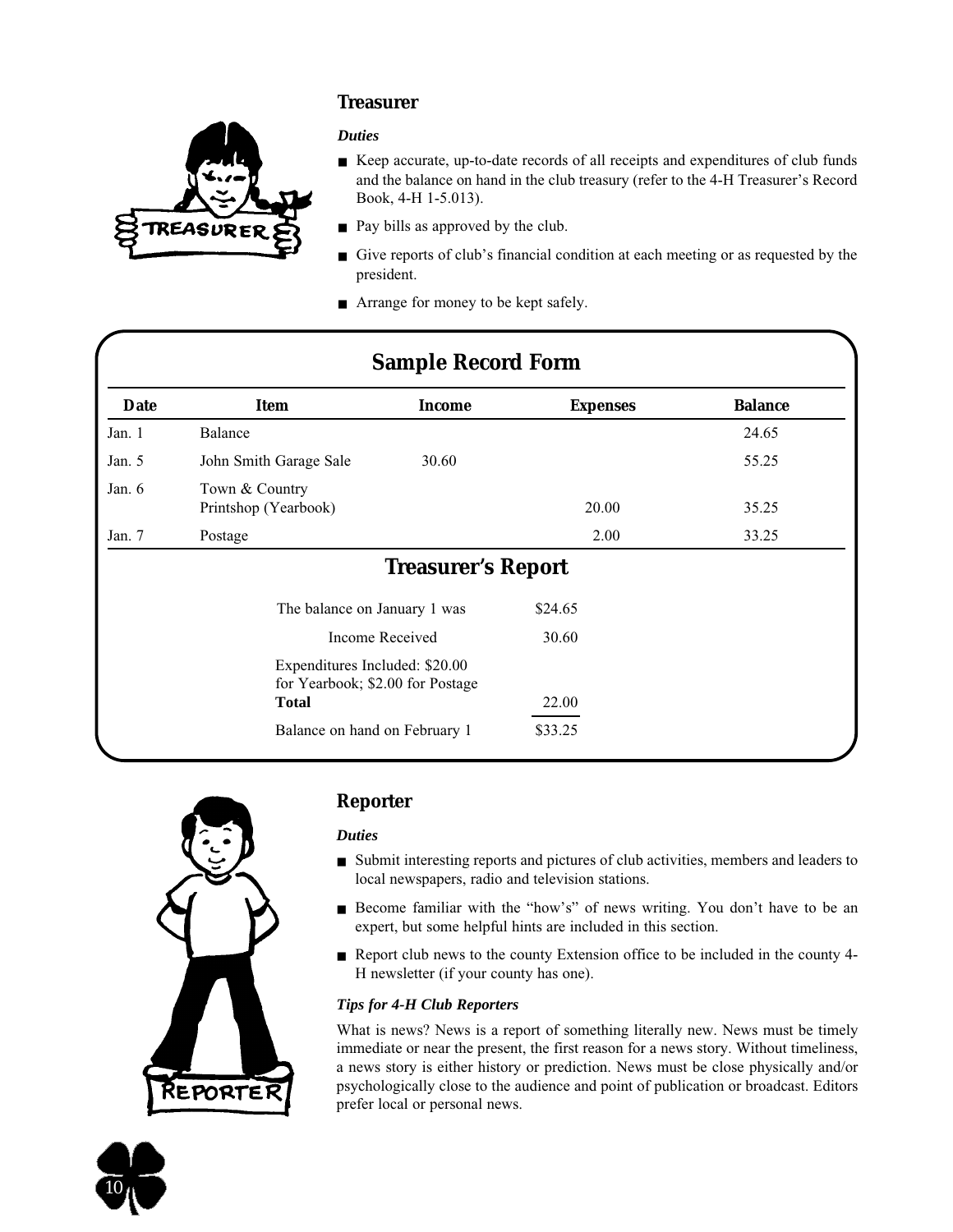How do you report news? Check with your newspaper and/or broadcast stations for any special hints or requirements they have.

Structure your story using the 5W's and an H.

- ✓ Who Who said it? Who is it about? Use full names.
- ✓ What What happened? Importance counts.
- ✓ Where Where did it happen? Remember closeness makes it news.
- ✓ When When did it happen? Remember timeliness.
- ✓ Why Why is it important? Remember policy.
- ✓ How How did it happen? Was it unusual?

## **News Story Form**

| This is a sample form to use at the meeting. Check with your newspaper to see if a special form is required or if you<br>should write in narrative style.                                                                        |
|----------------------------------------------------------------------------------------------------------------------------------------------------------------------------------------------------------------------------------|
|                                                                                                                                                                                                                                  |
| Address: <u>New York: Address:</u> New York: 2008                                                                                                                                                                                |
| Phone: Note and the second contract of the second contract of the second contract of the second contract of the second contract of the second contract of the second contract of the second contract of the second contract of   |
| Name of club: Name of club:                                                                                                                                                                                                      |
|                                                                                                                                                                                                                                  |
|                                                                                                                                                                                                                                  |
|                                                                                                                                                                                                                                  |
| 4-H'ers giving reports:                                                                                                                                                                                                          |
|                                                                                                                                                                                                                                  |
|                                                                                                                                                                                                                                  |
|                                                                                                                                                                                                                                  |
|                                                                                                                                                                                                                                  |
|                                                                                                                                                                                                                                  |
| Remarks: (your program in detail, etc.)<br>and the contract of the contract of the contract of the contract of the contract of the contract of the contract of the contract of the contract of the contract of the contract of t |
|                                                                                                                                                                                                                                  |
|                                                                                                                                                                                                                                  |
|                                                                                                                                                                                                                                  |
|                                                                                                                                                                                                                                  |

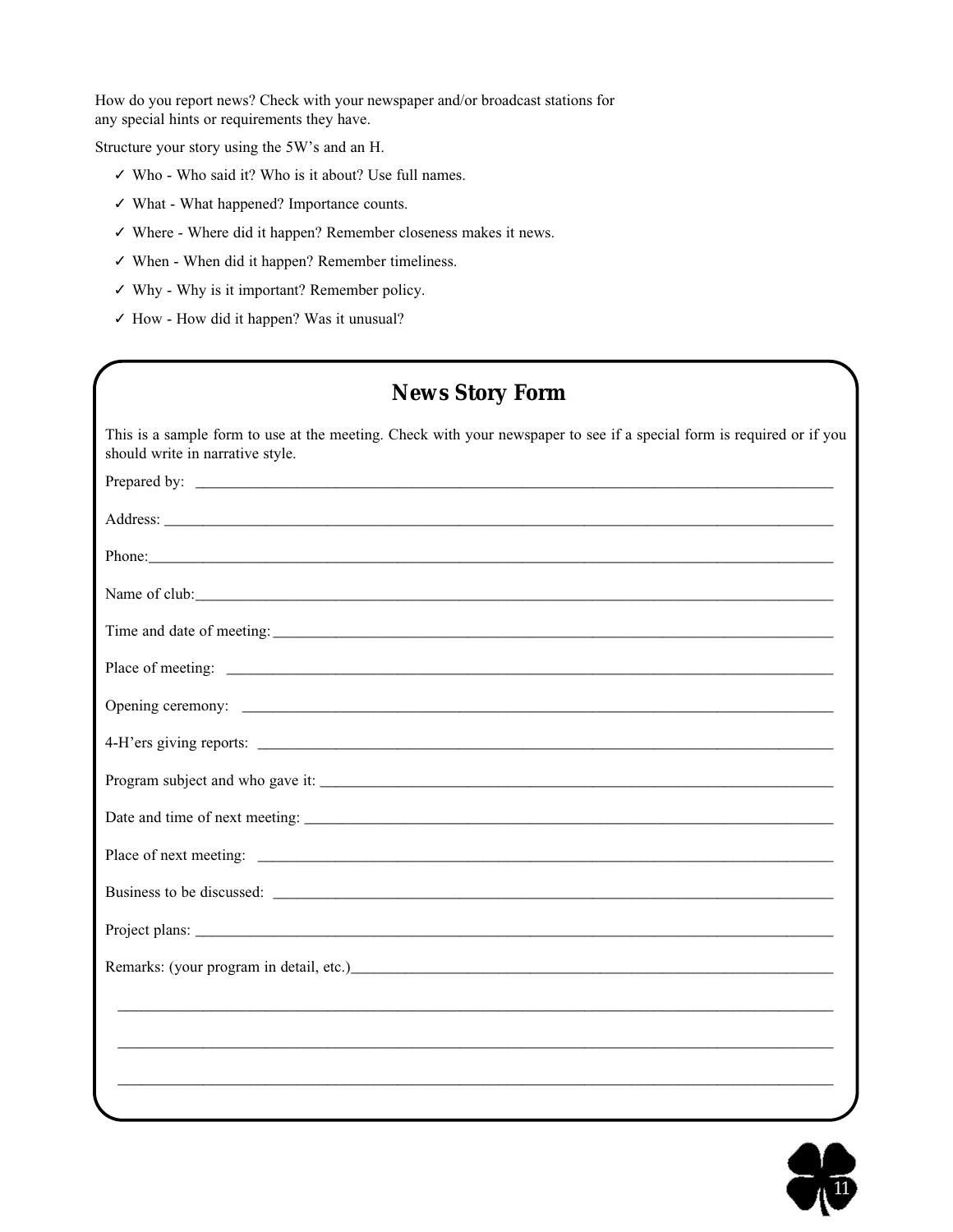Make your story readable. The best way to improve your writing readability is to use:

- $\checkmark$  short sentences. For today's mass audiences, news stories averaging between 15 and 20 words per sentence are easy reading. Sentences longer than 30 words may be hard to understand.
- ✓ short paragraphs. Keep paragraphs short and varied in length from one to five average sentences. Remember, a 100-word paragraph looks long in a narrow newspaper column. Editors don't like them. Neither do readers.
- ✓ easy words. Use short, simple words in place of longer, multisyllable words with the same meaning. When a technical or difficult word must be used, explain it as simply as possible.
- ✓ personal words. Words like "you," "we," a person's name, direct quote, etc., give your copy more human interest. Admittedly, this kind of personalization is more often used in "feature" rather than "hard" news stories, but it is still a good technique for holding reader interest.
- $\checkmark$  active verbs. Action verbs keep a story moving and "grab" the reader more than "to be" verbs that show little action.

Get to the point....fast! Put most important points first. Editors chop stories to make them fit available space, usually from the bottom. If you have something essential to the story at the bottom of your copy, it might not make it into print. Most news writers often use the inverted pyramid style:

> Most important fact. Second most important fact, and so on, down to least important!

Most people whiz through newspapers, reading headlines and maybe the first paragraph or two. So, put the important facts in the first paragraph; the first sentence is even better.

Radio announcements are typed in a style that is easy to read. They should be typed in all capital letters on a 60-space line. Double- or triple-space between each line. Each typewritten line should take 5 seconds to read aloud. Announcements or spots should be no shorter than 15 seconds or longer than 30 seconds. Read your spot out loud, making sure it reads well and time it. Then, type in the seconds it took to read on the right-hand corner of the page. The radio announcer will choose the spot that fits the time available. On page 13, there are several sample radio spots.

## **Council Delegate**

## *Duties*

- Report local club activities and recommendations at county council meetings.
- Report on county council activities, recommendations, committee reports and activities of other clubs at local club meetings.
- Report club news to the county Extension office to be included in the county 4-H newsletter (if your county has one).
- Serve on county-wide committees as appointed by the county council chairman.





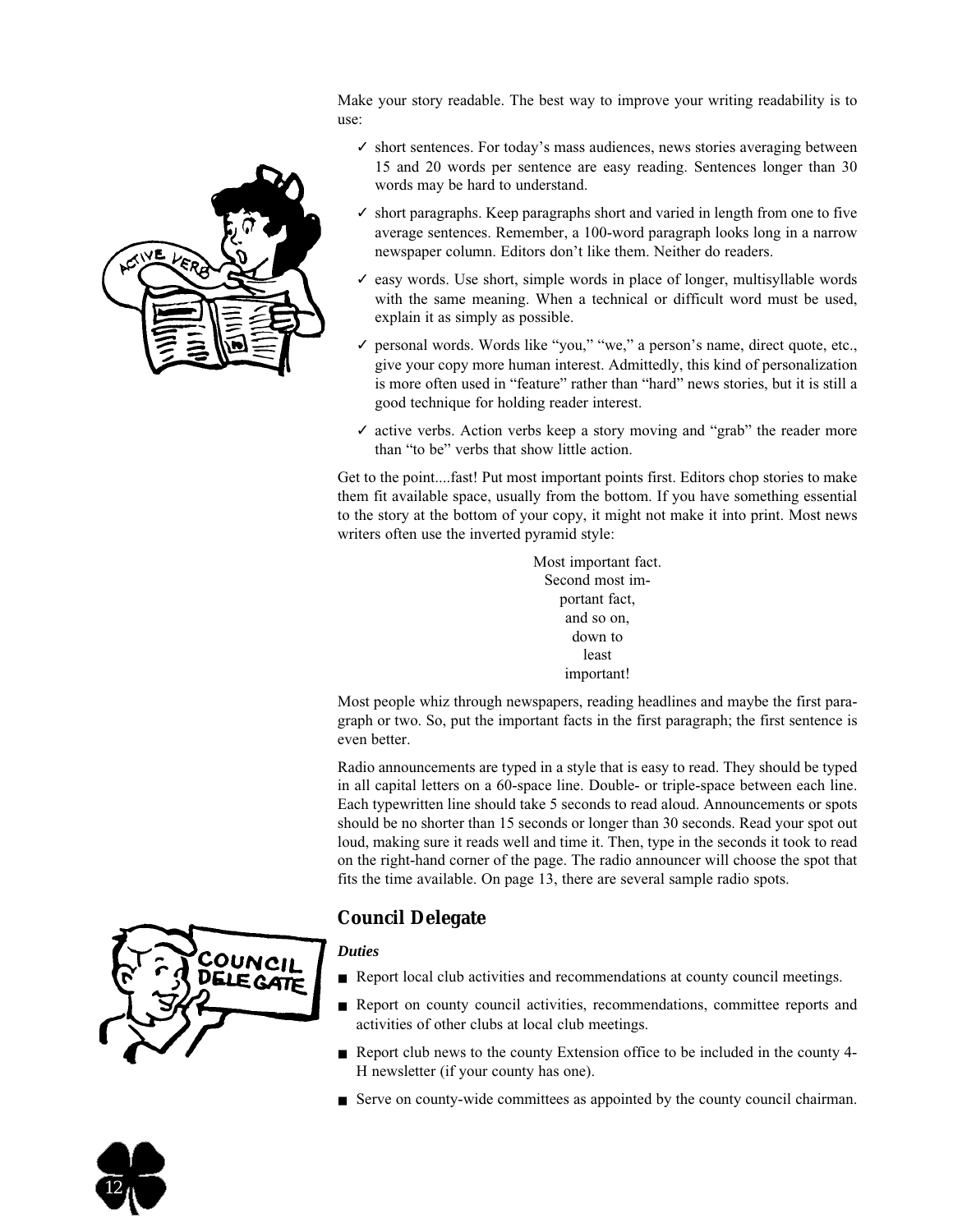## **Sample Radio Spots**

HI! I LIKE 4-H! I'M (name) , AND I LIVE IN (town or community) . I BELONG TO THE (name of club) 4-H CLUB. THIS IS MY FIRST YEAR, AND I'M LEARNING A LOT. MY PROJECT IS (name of project) . AND, YOU KNOW, 4-H IS FUN, TOO! I'VE GOT A LOT OF FRIENDS IN 4-H. I WISH YOU WOULD COME JOIN US AT OUR MEETING ON (date), (time), AT (place).

(20 seconds)

LET ME TELL YOU ABOUT AN ORGANIZATION WHERE TEENS REALLY GET INVOLVED—I MEAN GOOD THINGS LIKE COMMUNITY PROJECTS, CITIZENSHIP. . .HEALTH AND ENVIRONMENTAL PRO-JECTS. . . ACTIVITIES THAT REALLY MEAN SOMETHING. . .DO SOME GOOD! WHAT ORGANIZATION? I'M TALKING ABOUT 4-H. TEENS LIKE 4-H. YOU WILL TOO! OH, I'M (name) , FROM (town or community) . OUR 4-H CLUB MEETS AT (place), ON (date), AT (time).

(30 seconds)

4-H GIVES KIDS A CHANCE TO LEARN BY DOING. TO DEVELOP PRACTICAL SKILLS THEY CAN CARRY WITH THEM ALL THROUGH LIFE. FIND OUT MORE ABOUT 4-H BY COMING TO OUR 4-H MEET-ING, ON (date) , (time) , AT (place) .

(15 seconds)

OVER THE YEARS, 4-H HAS HELPED MILLIONS OF BOYS AND GIRLS SET INDIVIDUAL GOALS AND WORK TOWARD ACHIEVING THEM. THE 4-H MOTTO, "TO MAKE THE BEST BETTER," HAS BEEN A REAL PERSONAL CHALLENGE TO EVERY 4-H MEMBER . JOIN 4-H IN (name of county) COUNTY BY COMING TO THE (name of club) 4-H MEETING, AT (time) , ON (date) , AT (place) . WE ARE GOING TO HAVE FUN AND WE WANT YOU THERE.

(30 seconds)

WANT TO LEARN SOMETHING NEW? AND HAVE FUN WHILE YOU'RE LEARNING? IF YOU'RE BETWEEN THE AGES OF NINE AND NINETEEN, THERE ARE DOZENS OF PROJECTS YOU CAN CHOOSE FROM IN 4-H. AND YOU'LL HAVE A GREAT TIME WITH KIDS YOUR OWN AGE. TO FIND OUT MORE ABOUT 4-H, COME TO (place) , AT (time) , ON (date) . THE (name of club) 4-H CLUB WILL BE MEETING THERE AND YOU ARE WELCOME

(30 seconds)

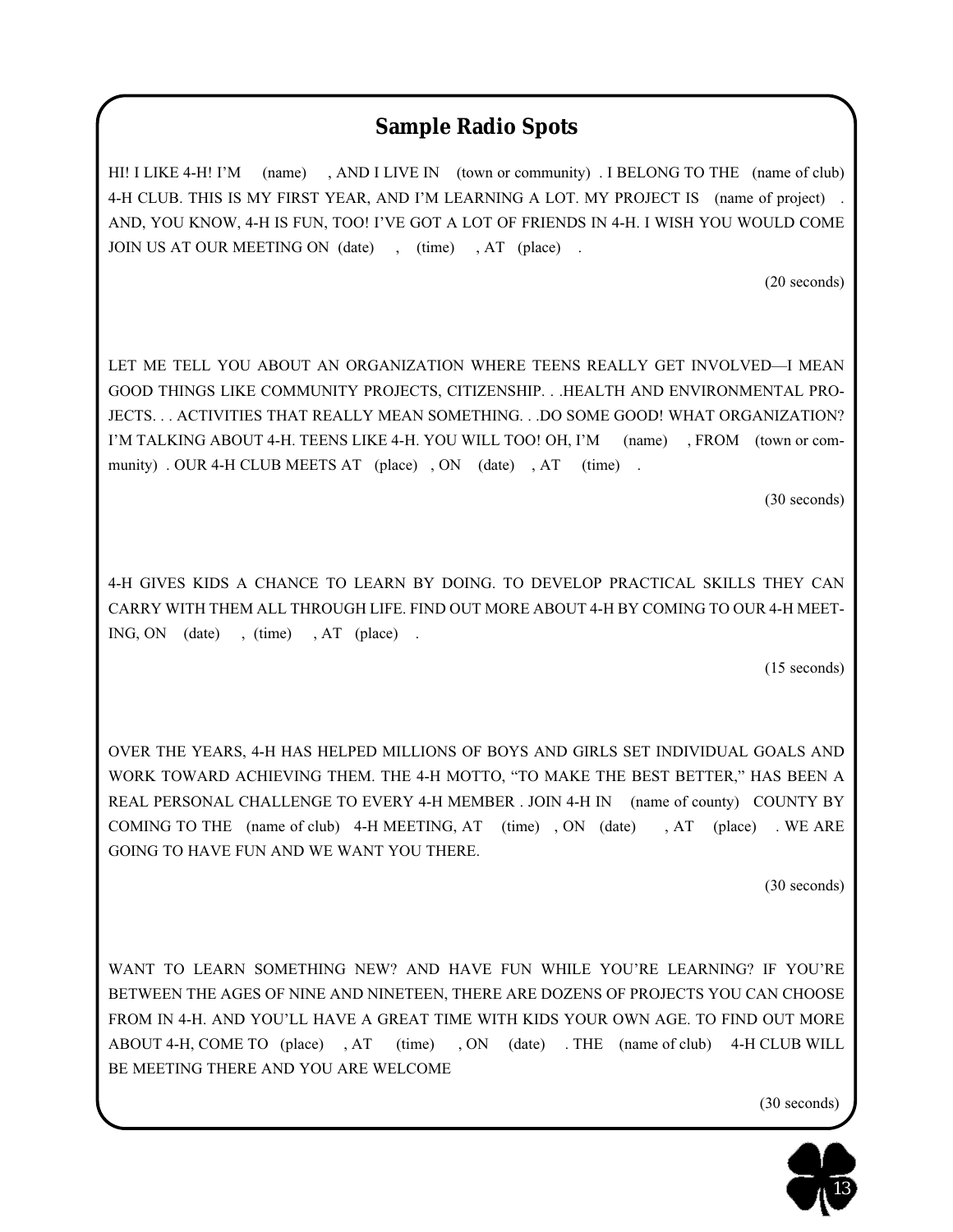| <b>Delegate's Report to County 4-H Council</b>                                                                      |
|---------------------------------------------------------------------------------------------------------------------|
|                                                                                                                     |
|                                                                                                                     |
|                                                                                                                     |
|                                                                                                                     |
|                                                                                                                     |
| Brief report of business meeting (include recommendations for County Council consideration and club's actions upon  |
|                                                                                                                     |
|                                                                                                                     |
|                                                                                                                     |
| Other events of importance—district, state and national activities such as contests, awards, etc.                   |
|                                                                                                                     |
|                                                                                                                     |
|                                                                                                                     |
|                                                                                                                     |
|                                                                                                                     |
|                                                                                                                     |
|                                                                                                                     |
| and the contract of the contract of the contract of the contract of the contract of the contract of the contract of |

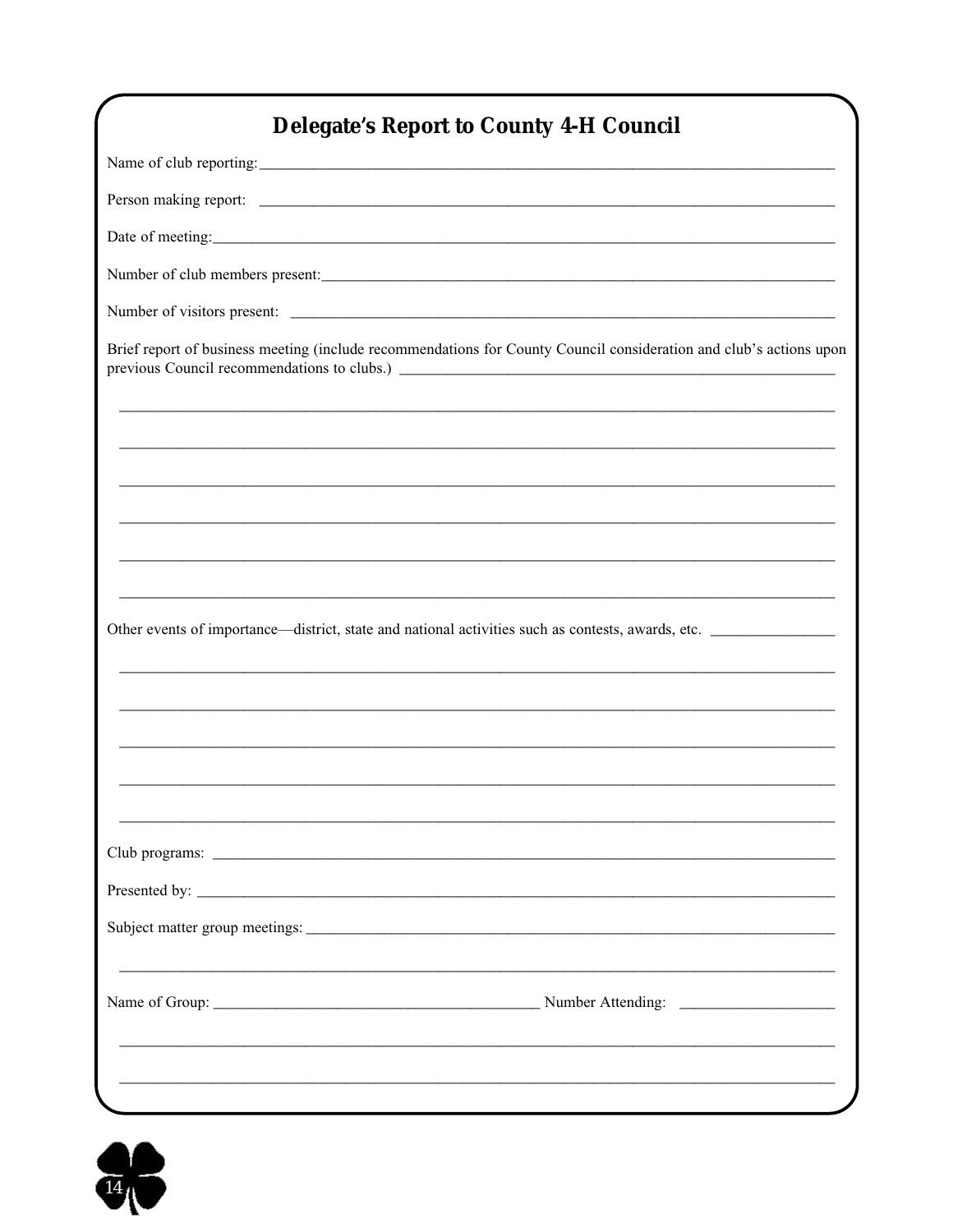# **Council Delegate's Report to Club**

| Where council met:                                                                                                                        |
|-------------------------------------------------------------------------------------------------------------------------------------------|
|                                                                                                                                           |
| $4-H$ club: $\overline{\phantom{a}}$                                                                                                      |
| Number of clubs represented at council:                                                                                                   |
|                                                                                                                                           |
|                                                                                                                                           |
| <u> 1989 - Johann John Stone, markin basar basa da shekara ta 1989 - An tsara tsara tsara tsara tsara tsara tsar</u>                      |
| <u> 1989 - Andrea Barbara, Amerikaansk politiker (d. 1989)</u>                                                                            |
| <u> 1989 - Andrea Barbara, Amerikaansk politiker (d. 1989)</u>                                                                            |
| Council committee reports:                                                                                                                |
| <u> 1989 - Johann Stoff, amerikansk politiker (d. 1989)</u>                                                                               |
| <u> 1989 - Johann Stoff, amerikansk politiker (d. 1989)</u>                                                                               |
| <u> 1989 - Johann Stoff, amerikansk politiker (d. 1989)</u>                                                                               |
| <u> 1989 - Johann John Stone, markin basar basa da shekara ta 1989 - An tsara tsara tsara tsara tsara tsara tsar</u>                      |
|                                                                                                                                           |
|                                                                                                                                           |
|                                                                                                                                           |
|                                                                                                                                           |
|                                                                                                                                           |
| B. New business:<br><u> 1989 - Johann Barn, mars ann an t-Amhain Aonaich an t-Aonaich an t-Aonaich an t-Aonaich an t-Aonaich an t-Aon</u> |
|                                                                                                                                           |
|                                                                                                                                           |
| Announcements: Announcements:                                                                                                             |
|                                                                                                                                           |
|                                                                                                                                           |

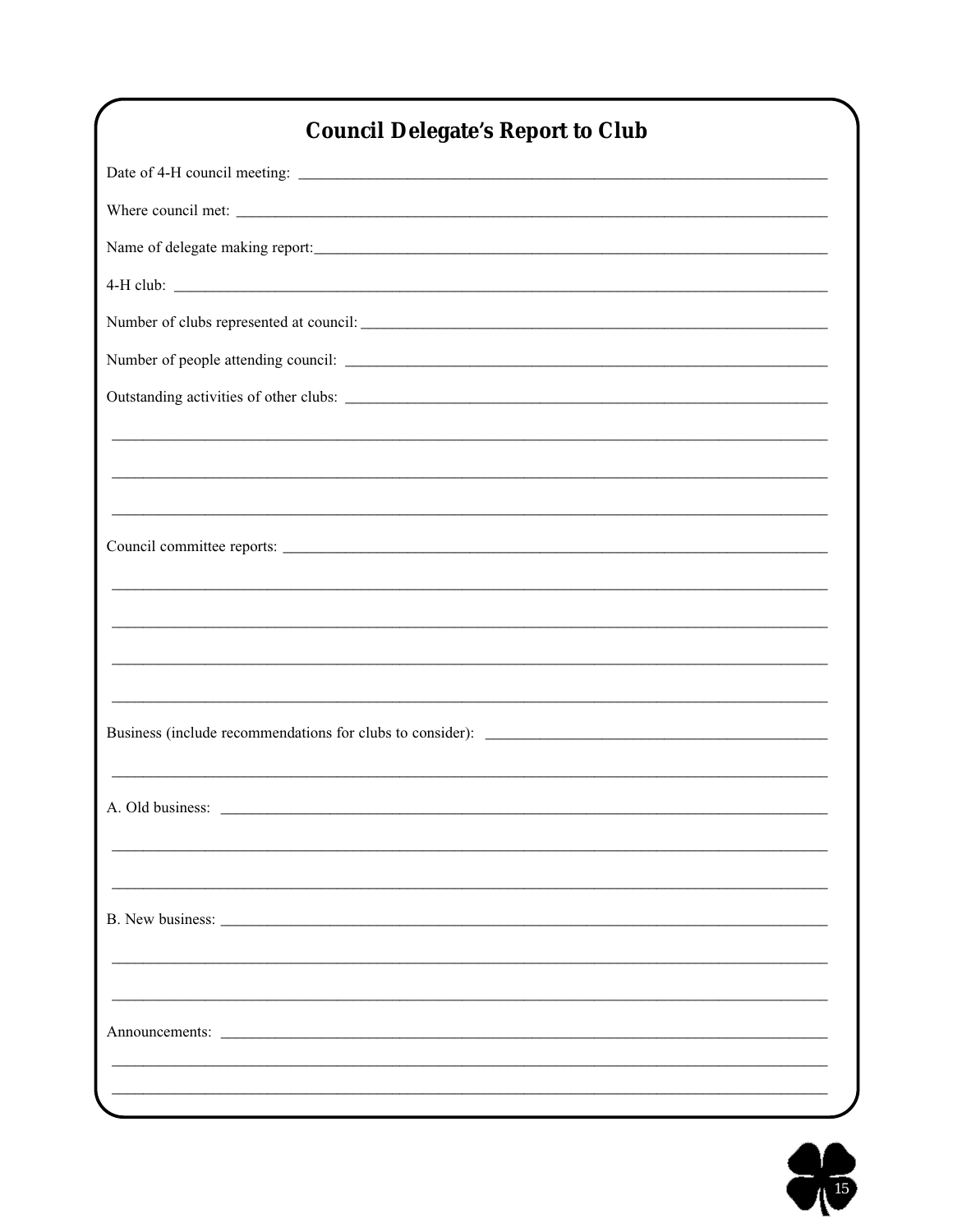

## **Parliamentarian**

### *Duties*

- Keep order at the club meetings. Follow 4-H Parliamentary Procedure Guidelines.
- Assist in training the other officers in their duties and in parliamentary procedure.
- Make parliamentary rulings during the business portion of the meetings.

### *Nominations and Elections*

Nominations can be made by a committee or from the floor by a member. Even when a nominating committee is used, nominations can be made by members when the floor is open for further nominations.

To offer a nomination, a member obtains the floor and states, *"I nominate (name) for (office).*" The president then asks for further nominations. If there are none, nominations are closed and the vote taken. Candidates are voted upon in the order in which they were nominated.

### *Closing Nominations*

Nominations may be closed by a two-thirds vote or by general consent. The motion to close nominations requires a second, cannot be debated and can be amended as to time only.

### *Making Nominations and Holding Elections*

A second is not required to nominate. A majority vote is required to elect. After the president has asked for further nominations for an office and none are presented, a member may obtain the floor.

Member: *"I move that nominations cease."*

Member: *"Mr. President, I second the motion."*

President: *"It has been moved and seconded that nominations cease. This motion is undebatable, amendable as to time only and requires a two-thirds vote. Are you ready for the question? Those supporting the motion that we close nominations please rise. Those opposing please rise. There being a two-thirds majority, the motion is carried and nominations are closed."* (Proceed to vote on the candidates in the same order they were nominated.)

## *Reopening Nominations*

The motion to reopen nominations requires a majority vote. A second is required. It cannot be debated, can be amended as to time only, and only the negative vote can be reconsidered.

## *Electing by Acclamation*

An error is sometimes made by offering a motion that "we close nominations and elect by acclamation." This is not correct because it combines two motions requiring different votes into one motion. To close nominations requires a two-thirds vote and to elect requires a majority vote. Nominations should first be closed, either by a vote or by general consent, then nominees voted upon.

### *Making a Motion*

There are eight steps in making and carrying a motion.

- 1. The member addresses the president.
- 2. The president recognizes him.



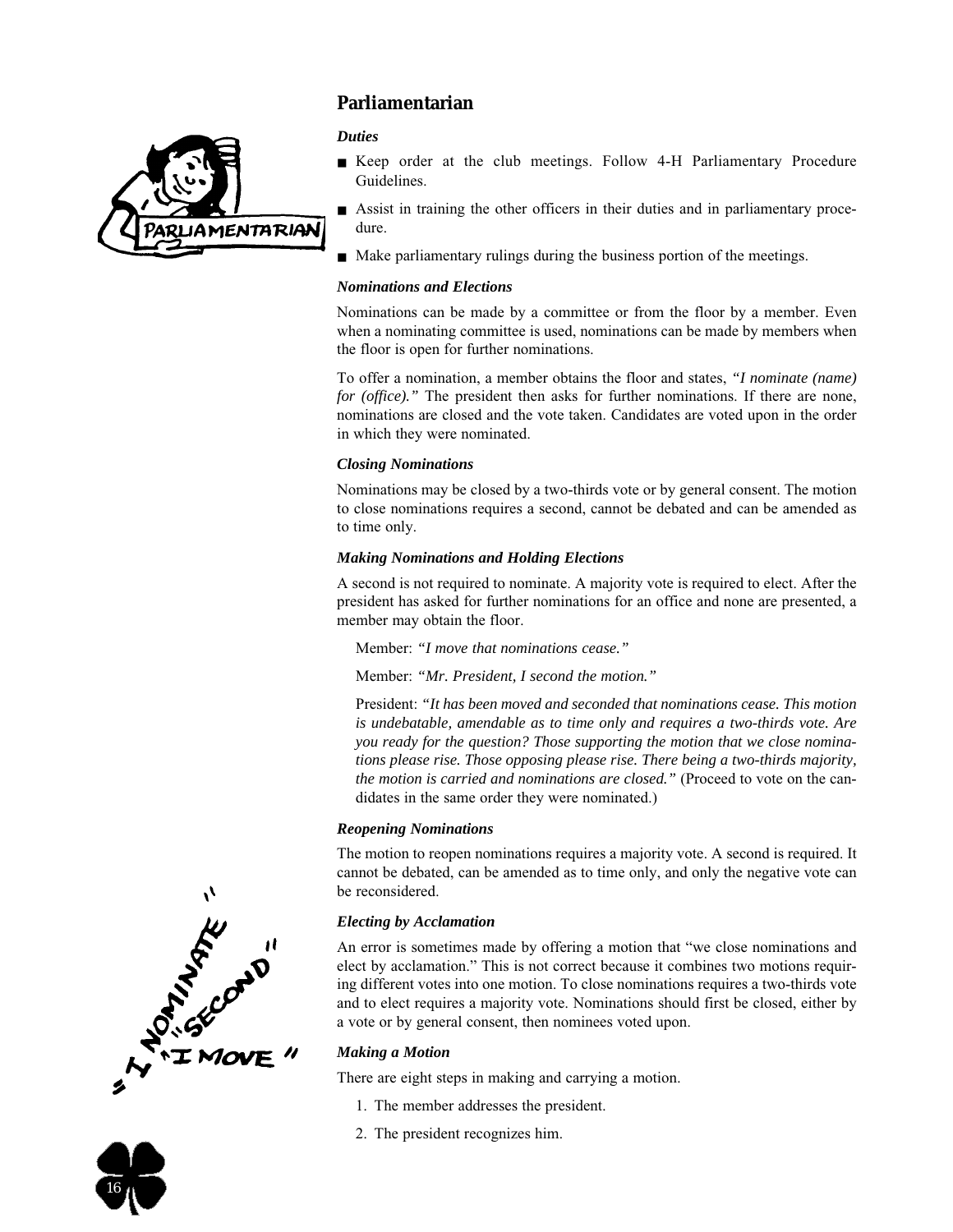- 3. The member makes his motion.
- 4. The motion is seconded.
- 5. The president states the motion.
- 6. The president calls for discussion.
- 7. The president takes a vote on the motion.
- 8. The president announces the result of the vote.

#### *Amending a Motion*

A motion may be amended if someone sees a change or addition that will make the proposal better for the club. Changes that need to be made will be discovered as the club discusses the motion.

Make amendments after motions have been made and seconded, and the discussion has shown changes that need to be made. Follow these five steps:

- 1. Rise and address the president.
- 2. The president recognizes the member by name.
- 3. The member states the proposed amendment by saying, *"I move to amend the motion by adding \_\_\_\_\_\_\_\_\_\_\_\_\_\_\_\_\_\_\_\_ ."* The motion might be to amend by striking out and adding or by substituting a word or sentence in a motion.
- 4. Second the motion to amend.
- 5. The president calls for discussion by saying, *"It has been moved and seconded that the words\_\_\_\_\_\_\_\_ \_\_\_\_\_\_\_\_ \_\_\_\_\_\_\_\_ be added to the motion. Is there any discussion on the proposed amendment?"* If the amendment carries, the president states the motion as it is amended, and the club proceeds to discuss and vote on that motion. If the amendment does not carry, the president takes up the original motion, completes the discussion and takes the vote.

A motion can be amended only one time.

## **Song Leader**

#### *Duties*

- List the songs you plan to use; select a variety.
- Begin with familiar songs that all can sing.
- Announce the songs clearly.
- If a piano is used, place it where the accompanist can see the leader.
- Get your group "set" for the start of the song. Give a sharp, decisive movement that brings everybody in on the first tone.
- Do not neglect any part of your audience during the leading of a song. Encourage the participation of those who are not singing.
- Think of your audience as individuals and not as a group.
- Use a play song or a "round" when the crowd is tired.
- In acknowledging requests, do not hesitate to "hear" the one you think will be best at that point.
- If the singing is only part of a program, do not use more than your share of the time.

"I MOVE<br>TO AMEND"

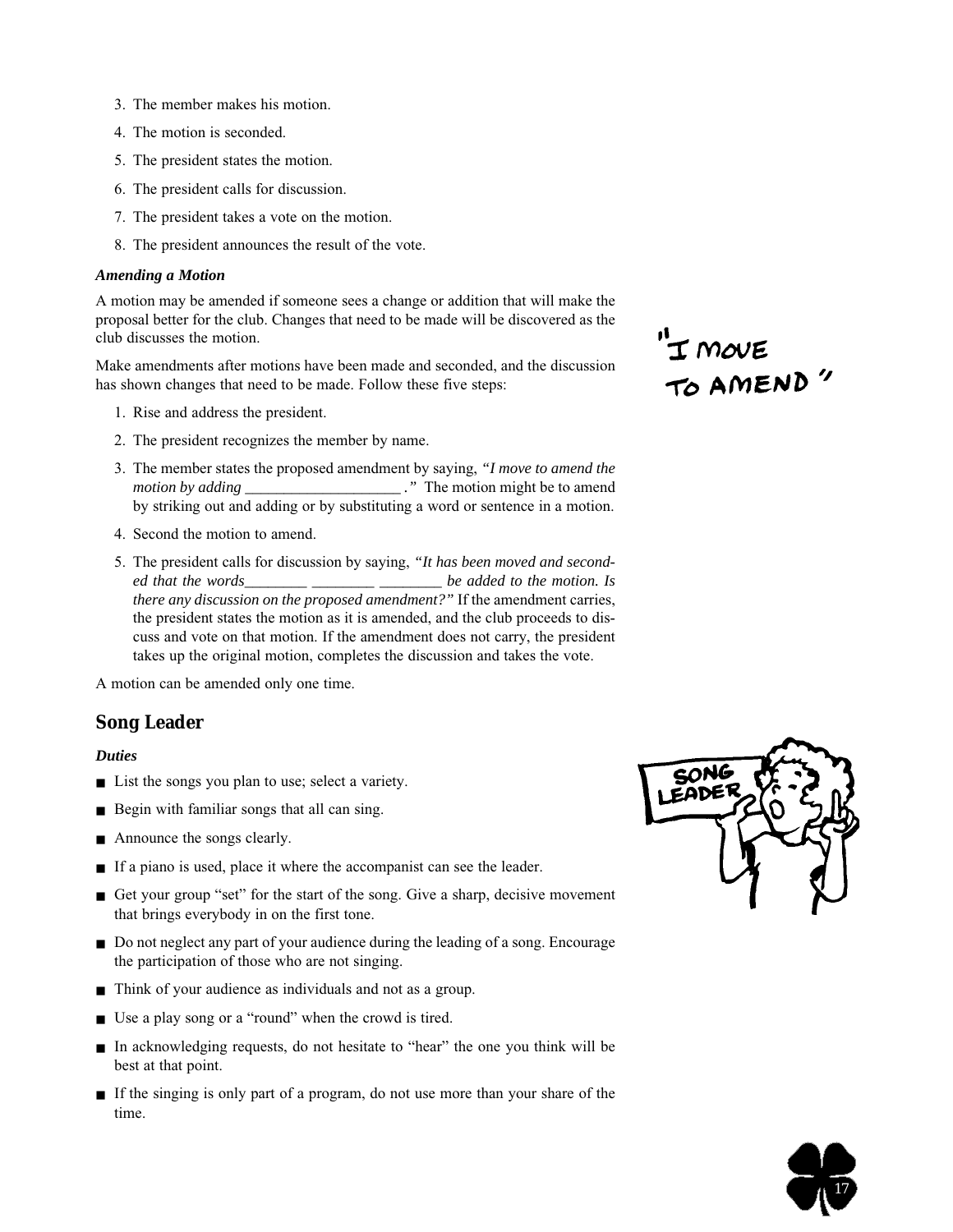- For the final song, choose one that all will like to sing so that an effective ending will be made.
- Try to make good songs popular. Sing the same song often enough to learn the words so that song books will not always be needed.
- Ask your club leader for a copy of the Texas 4-H Songbook.

Music should be an important part of the 4-H club meeting. Group singing helps club members feel more at ease, lose their shyness and center their interest on the program of the meeting. The song leader may stimulate enthusiasm or quiet a boisterous group, depending on the selection of songs.

#### *Hints For The Song Leader*

- $\checkmark$  Personality—This is very important to successful song leading. Be cheerful, smile and enjoy what you are doing.
- ✓ Attention—Raise your hands before the singing starts so that every eye is on you. Be a leader and take command.
- ✓ Breath—It takes air to sing. Help your crowd sing by training them to breathe with the cue given by your hands. Raise your hand or hands for each breath.
- ✓ Beginning—A good beginning assures good singing. Give a positive and definite signal for the first word of the song and for each succeeding phrase.
- ✓ Words—Direct and "beat out" the words. Don't be too concerned with the counting of time. Speak the words and each syllable with your hands.
- ✓ Holds—Get a few special effects by holding on to a naturally adaptable high note or two.
- ✓ Turn it off—End clean and sure but not too soon. Indicate the ending with your hands so as to leave no doubt.

## **Club Committees**

Committees can serve many functions in the 4-H club. They provide members with extra involvement and leadership opportunities in the club. They can make business meetings go more smoothly because much of the detailed planning can be done outside of the regular club meeting.

Only appoint necessary committees or committee work will lose its importance. Follow-up with committees to give information and encouragement. Appoint an officer to each committee to keep communication open with the executive committee. Appoint a parent or leader to each committee as an advisor to involve adults. Allow committees to do their jobs. Plan time for committees to meet, work and report at regular club meetings to make involvement on a committee easier.

#### *Executive Committee*

Most 4-H clubs have an Executive Committee consisting of president, vice president(s), secretary-treasurer, reporter, council delegate, parliamentarian and other officers. The club managers act as advisors to this group.

Frequently, the Executive Committee serves as the program planning committee. If this is true in your club, refer to the *Texas 4-H Club Program Planning Workbook* for special help in this area. Even if the Executive Committee is not the planning committee, it needs to carry the annual program plan through each meeting.

For an Executive Committee to be effective and beneficial to the club, it is essential that the committee members communicate between meetings to follow up from last month's meeting and make plans for the upcoming meeting. Meet as a group 1 week



 $\int \vec{f} dx$ 



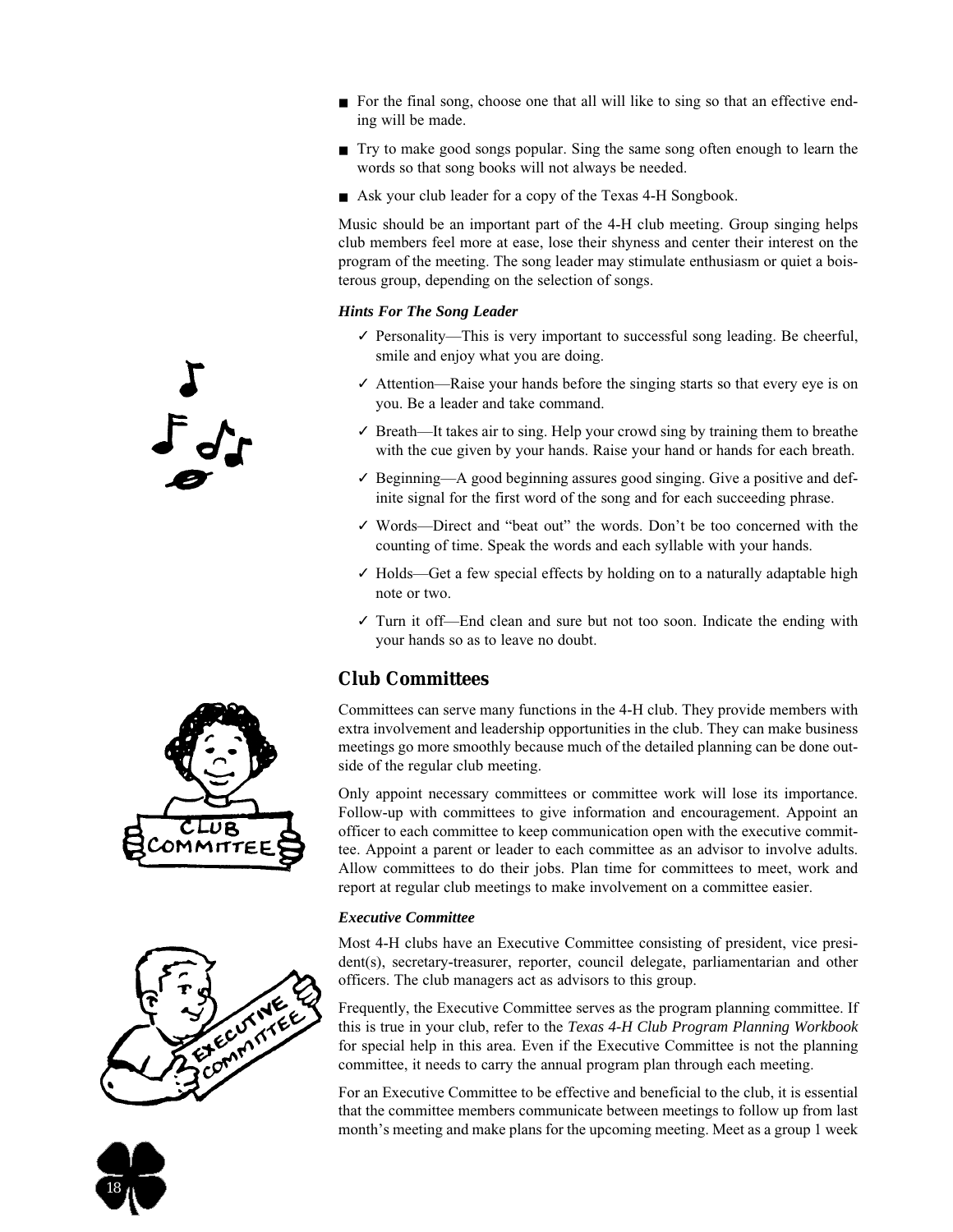prior to the meeting to complete the agenda (see page 20) and complete any other plans. If a separate Executive Committee meeting is not possible, then meet at another event, meet by phone, or meet 15 to 30 minutes before the regular club meeting.

The president, under the direction of the club manager, completes the agenda and communicates the plans and duties to the other officers by letter or phone. Even with this plan, the officers should get together immediately before the meeting to make final arrangements.

One of the goals of the Executive Committee is to strive to effectively relate club information to all 4-H'ers and families.

### *Other Committees*

- Standing Committees: Membership Finance Recreation Program planning
- Temporary Committees (examples):
	- Christmas party Display Parade Nominating



## **4-H Motto and Pledge**

In support of the 4-H Club Motto: "To Make the Best Better"

I Pledge: My Head to clearer thinking,

- My Heart to greater loyalty,
	- My Hands to larger service,
	- My Health to better living for my club, my community,
		- my country, and my world.

## **4-H Prayer**

"Help me, Oh Lord, to live so that the world will be a little better because Thou didst make me."

## **4-H Emblem**

Four-leaf Clover

## **4-H Colors**

Green and White

## **4-H Slogan**

"Learn by Doing"

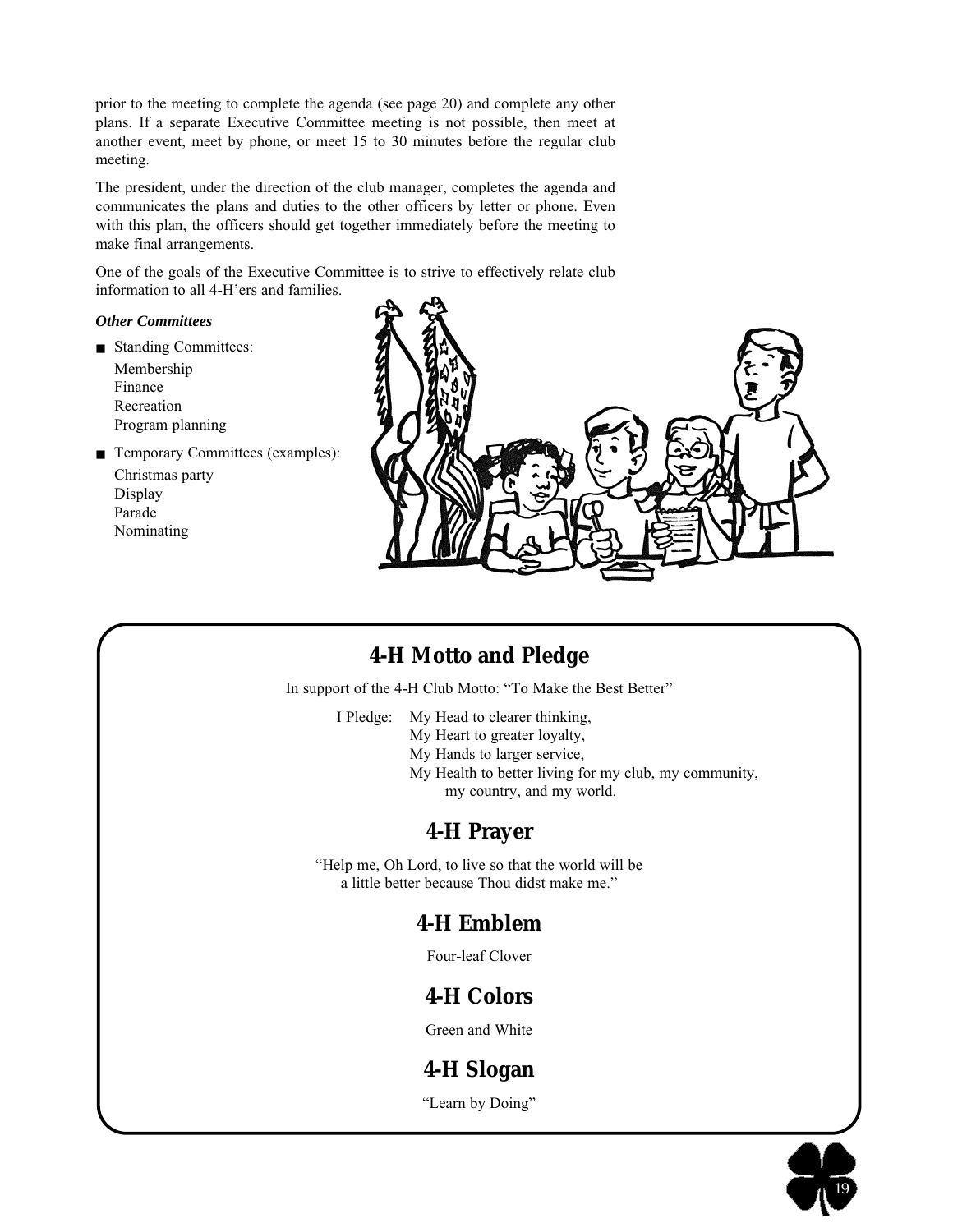|                                                                                                                             | (date)                                                                                                                                                                                                                                                                                                      |
|-----------------------------------------------------------------------------------------------------------------------------|-------------------------------------------------------------------------------------------------------------------------------------------------------------------------------------------------------------------------------------------------------------------------------------------------------------|
| 5-10 minutes                                                                                                                |                                                                                                                                                                                                                                                                                                             |
|                                                                                                                             | A. Opening: Club meetings should begin on time. Suggestions for opening include:                                                                                                                                                                                                                            |
| President calls meeting to order.                                                                                           |                                                                                                                                                                                                                                                                                                             |
|                                                                                                                             |                                                                                                                                                                                                                                                                                                             |
|                                                                                                                             |                                                                                                                                                                                                                                                                                                             |
|                                                                                                                             |                                                                                                                                                                                                                                                                                                             |
|                                                                                                                             | Secretary takes attendance (roll call or pass attendance sheet).                                                                                                                                                                                                                                            |
| President introduces guests and new members.                                                                                |                                                                                                                                                                                                                                                                                                             |
| 15 minutes                                                                                                                  |                                                                                                                                                                                                                                                                                                             |
| <b>B. Officer Reports:</b>                                                                                                  |                                                                                                                                                                                                                                                                                                             |
| Secretary reads minutes of last meeting.                                                                                    |                                                                                                                                                                                                                                                                                                             |
|                                                                                                                             | Treasurer gives report (income, expenses, approval for payment, balance).                                                                                                                                                                                                                                   |
| Other officers.                                                                                                             |                                                                                                                                                                                                                                                                                                             |
| C. Committee Reports:                                                                                                       |                                                                                                                                                                                                                                                                                                             |
|                                                                                                                             | 1. $by$                                                                                                                                                                                                                                                                                                     |
|                                                                                                                             | 2. $\qquad \qquad \qquad \qquad$ by                                                                                                                                                                                                                                                                         |
| D. Member Involvement: (reports, demonstrations, talks, etc.)                                                               | 1. $by$                                                                                                                                                                                                                                                                                                     |
| 2. $\frac{1}{\sqrt{1-\frac{1}{2}}\left\vert \frac{1}{2}\right\vert }$                                                       | $\mathbf{b}$ v $\mathbf{b}$ v $\mathbf{b}$ v $\mathbf{b}$ v $\mathbf{b}$ v $\mathbf{b}$ v $\mathbf{b}$ v $\mathbf{b}$ v $\mathbf{b}$ v $\mathbf{b}$ v $\mathbf{b}$ v $\mathbf{b}$ v $\mathbf{b}$ v $\mathbf{b}$ v $\mathbf{b}$ v $\mathbf{b}$ v $\mathbf{b}$ v $\mathbf{b}$ v $\mathbf{b}$ v $\mathbf{b}$ v |
| <b>E. Unfinished Business:</b>                                                                                              |                                                                                                                                                                                                                                                                                                             |
|                                                                                                                             | 1. $2.$                                                                                                                                                                                                                                                                                                     |
| <b>F. New Business:</b>                                                                                                     |                                                                                                                                                                                                                                                                                                             |
|                                                                                                                             |                                                                                                                                                                                                                                                                                                             |
| 2.<br><u> 1989 - Johann Harry Harry Harry Harry Harry Harry Harry Harry Harry Harry Harry Harry Harry Harry Harry Harry</u> | 4.                                                                                                                                                                                                                                                                                                          |
|                                                                                                                             |                                                                                                                                                                                                                                                                                                             |
| G. Announcements: (some from county newsletter)                                                                             |                                                                                                                                                                                                                                                                                                             |
| <u> 1989 - Johann Harry Harry Harry Harry Harry Harry Harry Harry Harry Harry Harry Harry Harry Harry Harry Harry</u>       | $\overline{3}$ .<br><u> 1988 - Johann Barn, mars ann an t-Amhain Aonaich an t-Aonaich an t-Aonaich ann an t-Aonaich ann an t-Aonaich</u>                                                                                                                                                                    |
| 2.<br><u> 1989 - Johann Barn, mars and de Branch Barn, mars and de Branch Barn, mars and de Branch Barn, mars and de Br</u> | $\overline{4}$ .                                                                                                                                                                                                                                                                                            |
| committee work, a program or recreation begin.                                                                              | H. Adjournment: The formal part of the club meeting should be adjourned before the other activities such as                                                                                                                                                                                                 |
| 15-20 minutes                                                                                                               |                                                                                                                                                                                                                                                                                                             |
|                                                                                                                             |                                                                                                                                                                                                                                                                                                             |
|                                                                                                                             | Given by <u>example and the set of the set of the set of the set of the set of the set of the set of the set of the set of the set of the set of the set of the set of the set of the set of the set of the set of the set of th</u>                                                                        |
| 30 minutes                                                                                                                  |                                                                                                                                                                                                                                                                                                             |
|                                                                                                                             |                                                                                                                                                                                                                                                                                                             |
|                                                                                                                             |                                                                                                                                                                                                                                                                                                             |